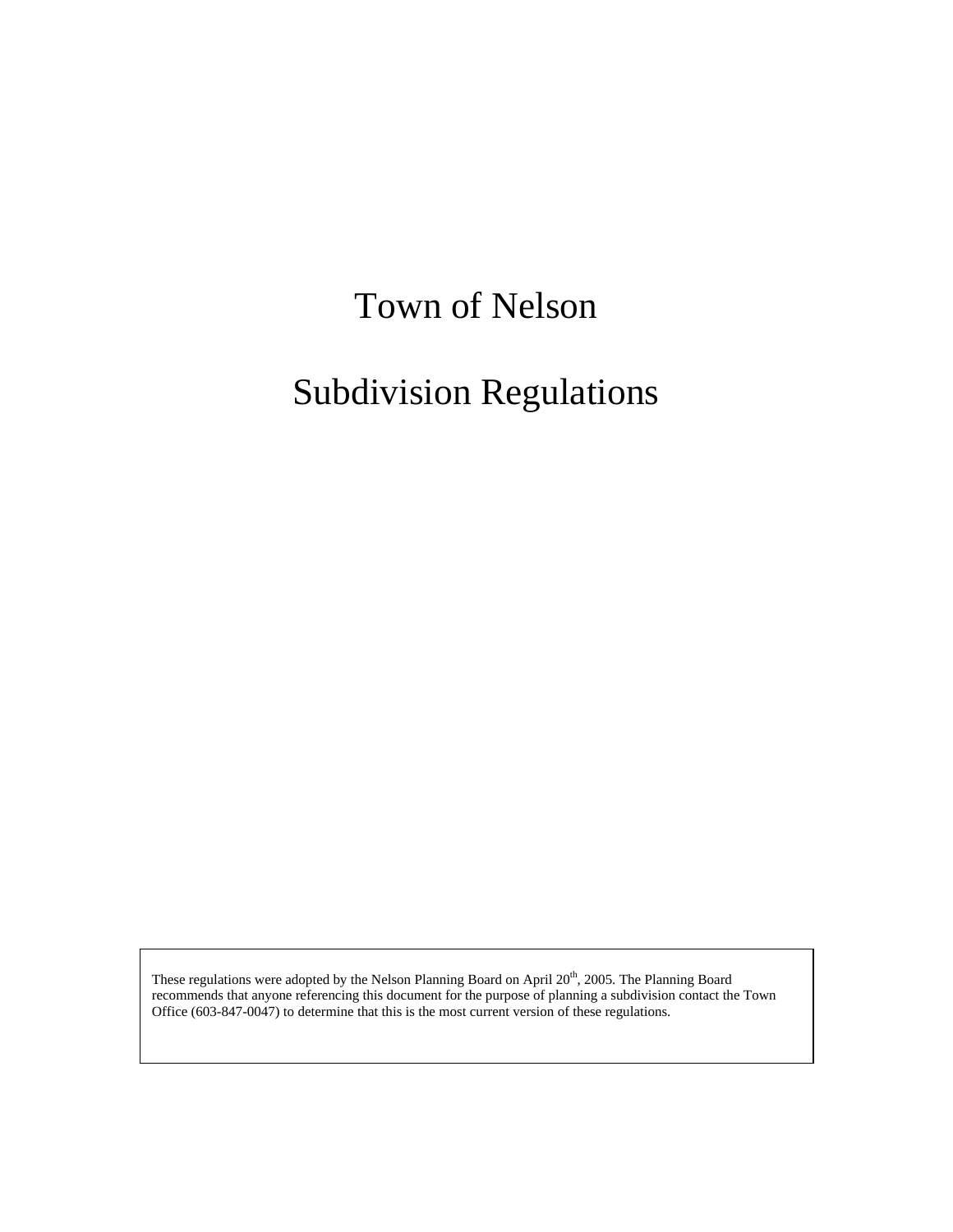### Section 1: INTRODUCTION

#### 1:1 Authority

Pursuant to the authority vested in the Nelson Planning Board by the voters of the town of Nelson, and in accordance with the provisions of the Revised Statutes Annotated, Chapters 672 through 677, The Nelson Planning Board adopts the following regulations governing the Subdivision of land in the Town of Nelson, New Hampshire.

#### 1:2 Purpose

To provide both the Planning Board and land owners with guidelines as to the process for pursuing Boundary Line Adjustments, Minor Subdivisions, Subdivisions, and the building or improvement of Streets.

To prevent such scattered or premature Subdivision of land as would involve danger or injury to health, safety, or prosperity by reason of the lack of water supply, drainage, transportation, schools, fire protection, or other public services, or necessitate the excessive expenditure of public funds for the supply of such services;

To require that the land indicated on plats submitted to the planning board shall be of such character that it can be used for building purposes without danger to health, or without sacrificing the goals of the town as defined in the Nelson Zoning Ordinance, Master Plan, Nelson Priority Conservation Plan, or any other documents developed by the Town or its elected officials.

To provide for open spaces of adequate proportions, being guided in such by the observations and recommendations of the Town of Nelson Priority Conservation Plan.

Encourage the installation and use of solar, wind, or other renewable energy systems and protect access to energy sources by the regulation of orientation of streets, lots, and buildings; establishment of maximum building height, minimum set back requirements, and limitations on type, height, and placement of vegetation; and encouragement of the use of solar skyspace easements under RSA 477.

Provide for efficient and compact subdivision development which promotes retention and public usage of open space and wildlife habitat, by allowing for village planning.

Require innovative land use controls on lands when supported by the Master Plan.

To require streets to be suitably located, with sufficient width to accommodate existing and prospective traffic and to accommodate access of firefighting apparatus and equipment to buildings, and be coordinated so as to compose a convenient system, but having met those requirements, to be sufficiently conservative in their construction so as not to significantly alter the rural character of the town, or be significantly different from existing streets.

#### 1:3 Other Regulations

In addition to being charged with observing its own regulations, the Planning Board will endeavor to bring to the attention of the Applicant the existence of State and Federal laws governing relevant subjects outside the jurisdiction of the Board. However, in no case shall the Planning Board be held liable for failing to provide this information, as it is ultimately the responsibility of the Applicant. These laws include (but are not limited to) the topics of wetlands, health, sanitation, pollution of air, water, safety, and nuisance.

The Planning Board specifically calls the Applicant's attention to the Nelson Zoning Ordinance, The Nelson Comprehensive Plan (or Master Plan), The Town of Nelson Priority Conservation Plan, and any other locallyestablished regulations which shall be on file at the town office, as well as other resources noted in Section 12 of these regulations.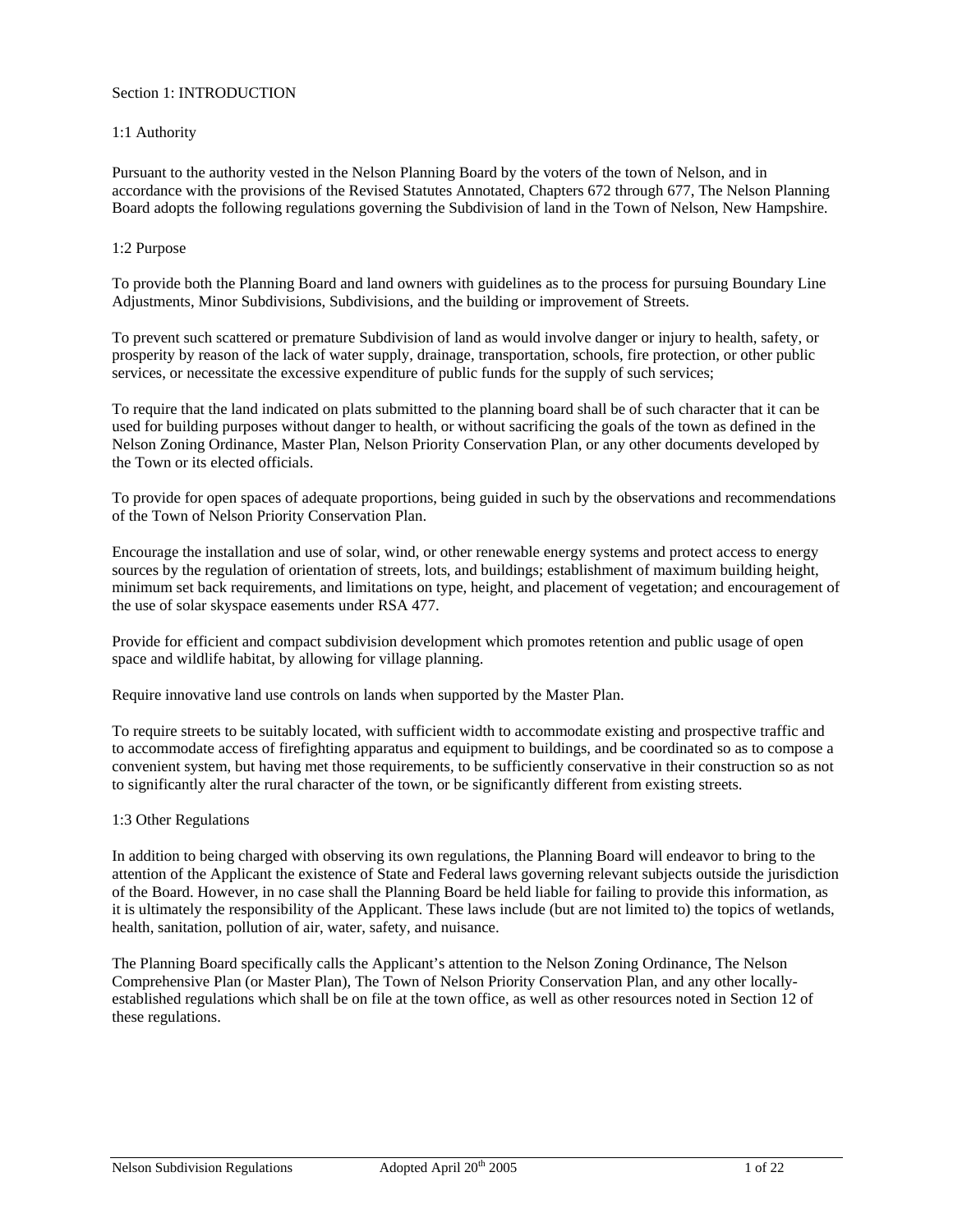#### 1:4 Validity

1:4.1 If any section, subsection, or phrase of these Subdivision regulations is found for any reason to be legally invalid, this shall not affect the validity of the remaining portion of these regulations.

1:4.2 In the event of conflict with applicable statutes or ordinances, the requirements of these regulations shall be the minimum requirements.

### 1:5 Amendments

These regulations may be amended, changed, or altered, added to or rescinded whenever this action is deemed necessary or advisable by the Planning Board, but only following a public hearing and a vote of the Board. A statement signed by the Chairman or designated representative of the Board indicating these changes shall be filed with the Cheshire County Registry of Deeds, the Selectmen, Town Clerk, Zoning Board of Adjustment, The New Hampshire Municipal Association, the New Hampshire Office of Energy and Planning, the Southwest Region Planning Commission, and the attorney for the Town of Nelson.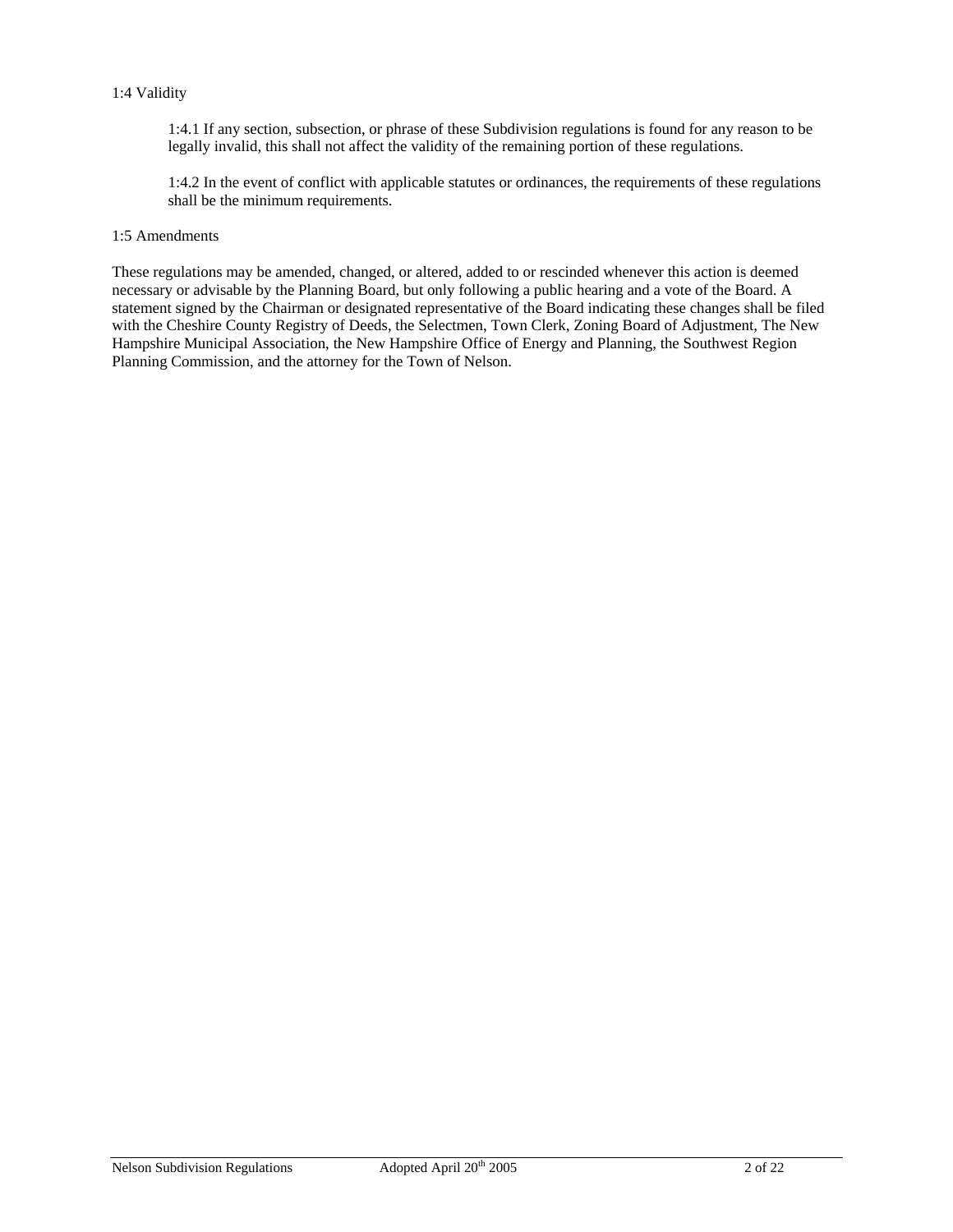### Section 2: DEFINTIONS

Abutter – anyone whose property lines are at any point the same as those of an adjacent lot which is either being proposed for Subdivision, or which is otherwise being examined in the context of a Subdivision proposal. Abutting property includes that which is across a street, or a non-public body of water.

Applicant – the owner or authorized representative (agent) of the owner of land for which a Subdivision has been applied.

Approval – recognition by the Planning Board, certified by written endorsement on the final plat that the submission meets the requirements of these regulations and satisfies, in the judgment of the Planning Board, all criteria of good planning and design.

Board or Planning Board – unless otherwise noted, refers to the Planning Board of the Town of Nelson.

Boundary Line Adjustment – An adjustment in location of the boundary line between two existing lots which does not result in the creation of any additional lots, and which does not create a building lot from a lot that was heretofore restricted from building according to the Nelson Zoning Ordinance or any other Town ordinances or regulations.

Development – any construction or grading activities to improved or unimproved real estate.

Disturbed Area – an area where the ground cover is destroyed or removed, leaving the land subject to accelerated erosion.

Easement - is a non-possessory interest in land which gives the owner of one parcel of land (the "benefited land") rights over another parcel of land (the "burdened land.") An easement is a property right and carries with it the usual property concepts such as creation by a conveyance and the inability of the burdened land to unilaterally terminate the rights granted in the easement.

Easements are either appurtenant or in gross. An easement is appurtenant when it is used in connection with the benefited land. An easement is an easement in gross when the easement is unconnected to any benefited land. An appurtenant easement passes with the benefited land whether or not the easement is mentioned in the deed.

Erosion – the detachment and movement of soil or rock fragments by water, wind, ice, gravity or other natural forces.

Grading – any excavating, grubbing, filling (including hydraulic fill) or stockpiling of earth materials, or any combination thereof, including the land in its excavated or filled condition.

Minor Subdivision – A Subdivision in which:

- No more than three lots are created within the boundary of an original lot
- Only one of the newly created lots possesses sufficient road frontage and acreage to be qualified for further Subdivision, according to the terms of the Nelson Zoning Ordinance.
- No new streets are proposed.
- None of the newly created lots would be served by a private access in lieu of road frontage (as permitted in the Nelson Zoning Ordinance).
- None of the newly-created lots would meet their road-frontage qualifications by having said frontage on a private Subdivision street.
- No portion of the original lot contains any lot, tract, or parcel of land which was previously subdivided within five years of the date of the present application, pursuant to these or any previous Minor Subdivision procedures. The five-year time period commences with the date of the filing of the previous Subdivision with the Registry of Deeds.
- No portion of the original lot has been subject to municipal improvements within the last five years.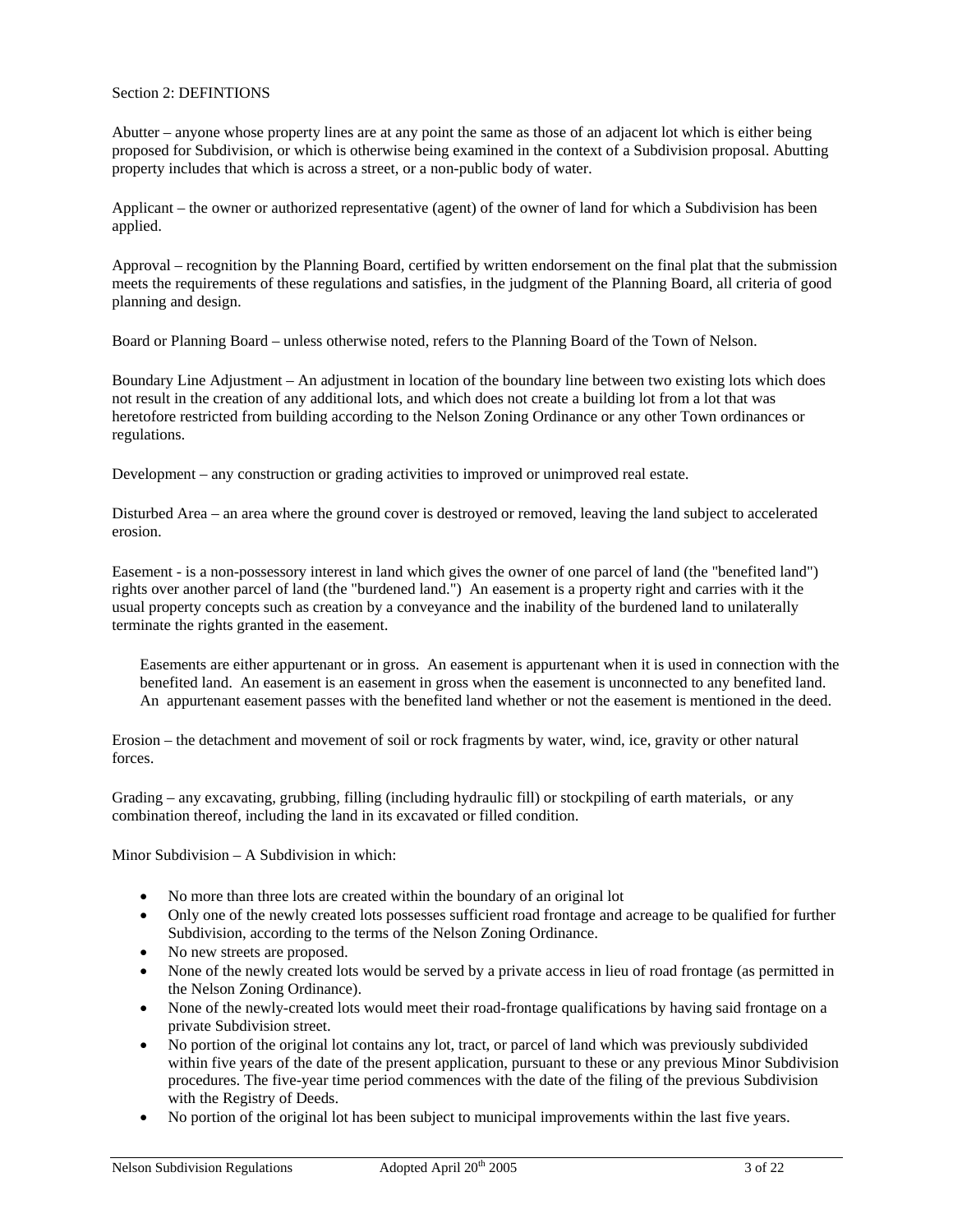Plat – the drawing or drawings on which the Applicant's plan of Subdivision is indicated. This must be prepared by a New Hampshire licensed land surveyor.

Final Plat – a Mylar copy of the Plat, (plat specifications must be in conformance with the requirements of the Cheshire County Registry of Deeds) which indicates the final boundary lines and any other adjustments that the Planning Board has indicated are necessary for approval. The Final Plat must include:

- The following statement: "Approved by the Nelson Planning Board, on the day of fearl, subject to the conditions listed below. Prior to the use of the lots or building development thereon, additional approvals or permits may be required, the issuance of which has neither been considered nor guaranteed by the Planning Board.
- Any actual conditions which the Planning Board requires as necessary for approval of the Subdivision. In the event that these conditions are too extensive to fit on the Final Plat, a reference to them shall be made on the Final Plat.

Preliminary layout - an informal rendering of the plat, for planning and discussion purposes.

Soil Erosion and Sediment Control Plan – a plan that minimizes soil erosion and sedimentation resulting from development and includes, but is not limited to, a map and narrative.

Street or Road – A Class V or better road maintained by the town, or an approved private street (e.g. a Subdivision road approved by the Planning Board which meets Class V specifications, including the entire right-of-way). *NOTE: These regulations refer the reader to RSA 229:5 for more information on road classification.*

# Subdivision

I The division of the lot, tract, or parcel of land into 2 or more lots, plats, sites, or other divisions of land for the purpose, whether immediate or future, of sale, rent, lease, condominium conveyance or building development.

II. The creation of an appurtenant easement.

III. The division of a parcel of land held in common and subsequently divided into parts among the several owners.

IV. The grant of an easement in gross to a public utility for the purpose of placing and maintaining overhead and underground facilities necessary for its transmission or distribution network such as poles, wires, cable, conduit, manholes, repeaters and supporting apparatus, including any unstaffed structure which is less than 500 square feet, shall not be construed as a Subdivision under this title, and shall not be deemed to create any new division of land for any other purpose.

V. The rent, lease, development, or grant of an easement to a person for the purpose of placing and maintaining a wireless communications facility shall not be construed as a Subdivision under this title, and shall not be deemed to create any new division of land for any other purpose. For purposes of this paragraph, "wireless communications facilities' means any towers, poles, antennas, or other un-staffed structure of less than 500 square feet intended for use in connection with licensed transmission or receipt of radio or television signals, or any other licensed spectrum-based transmissions or receptions. This paragraph shall not be deemed to affect other local zoning, site plan, or regulatory authority over wireless communications facilities.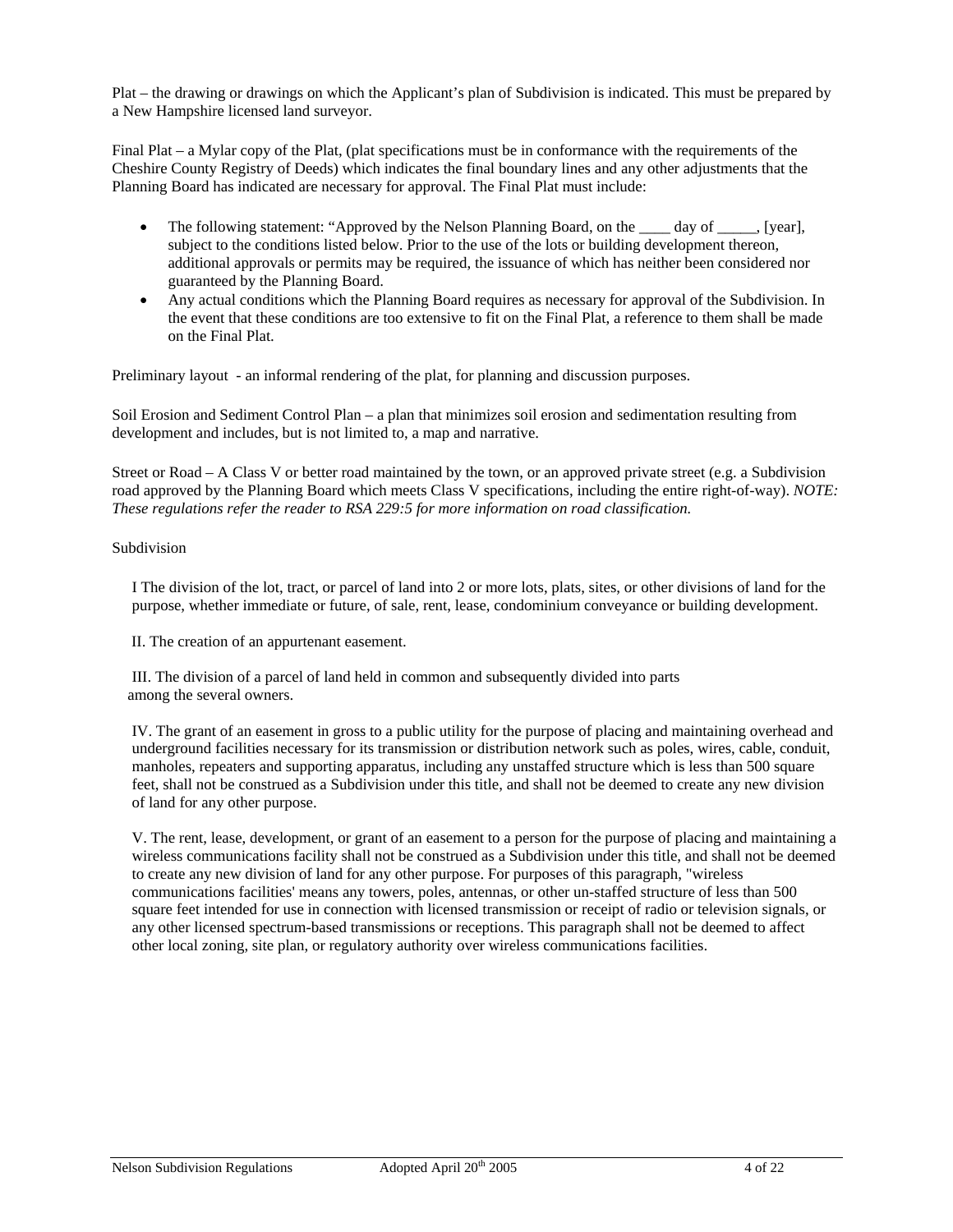### Section 3: ADMINISTRATION

3:1. These rules, regulations and standards shall be considered the minimum requirements for the protection of the public health, safety, and well-being of the Town of Nelson. Any action taken by the Planning Board under terms of these Regulations shall give primary consideration to the welfare of the entire community. The Board shall consider all factors which in any way affect the Town, its inhabitants, abutters, and the ecology of the environment, both in general concept and in specific detail.

3:2. Expenses which the Board incurs in pursuit in considering a Subdivision shall be the responsibility of the Applicant for Subdivision or the authorized agent. The Planning Board will preview such expenses prior to them being incurred, and shall allow the Applicant to withdraw or modify their Application should they choose not to bear the costs related to its pursuit.

3:3 The Planning Board has the authority to waive or vary these standards if it determines that the spirit and intention of these Subdivision Regulations, and considerations for public safety and the ecology of the land will be equally or better served by such a waiver or variance. Such a determination may be made only after formal consideration of the recommendations of the Selectmen, and when appropriate, the Road Agent or other town officials or town boards, upon said variance. Should the action of the Planning Board be contrary to those recommendations, the Board must make a formal explanation of why said recommendations were not followed.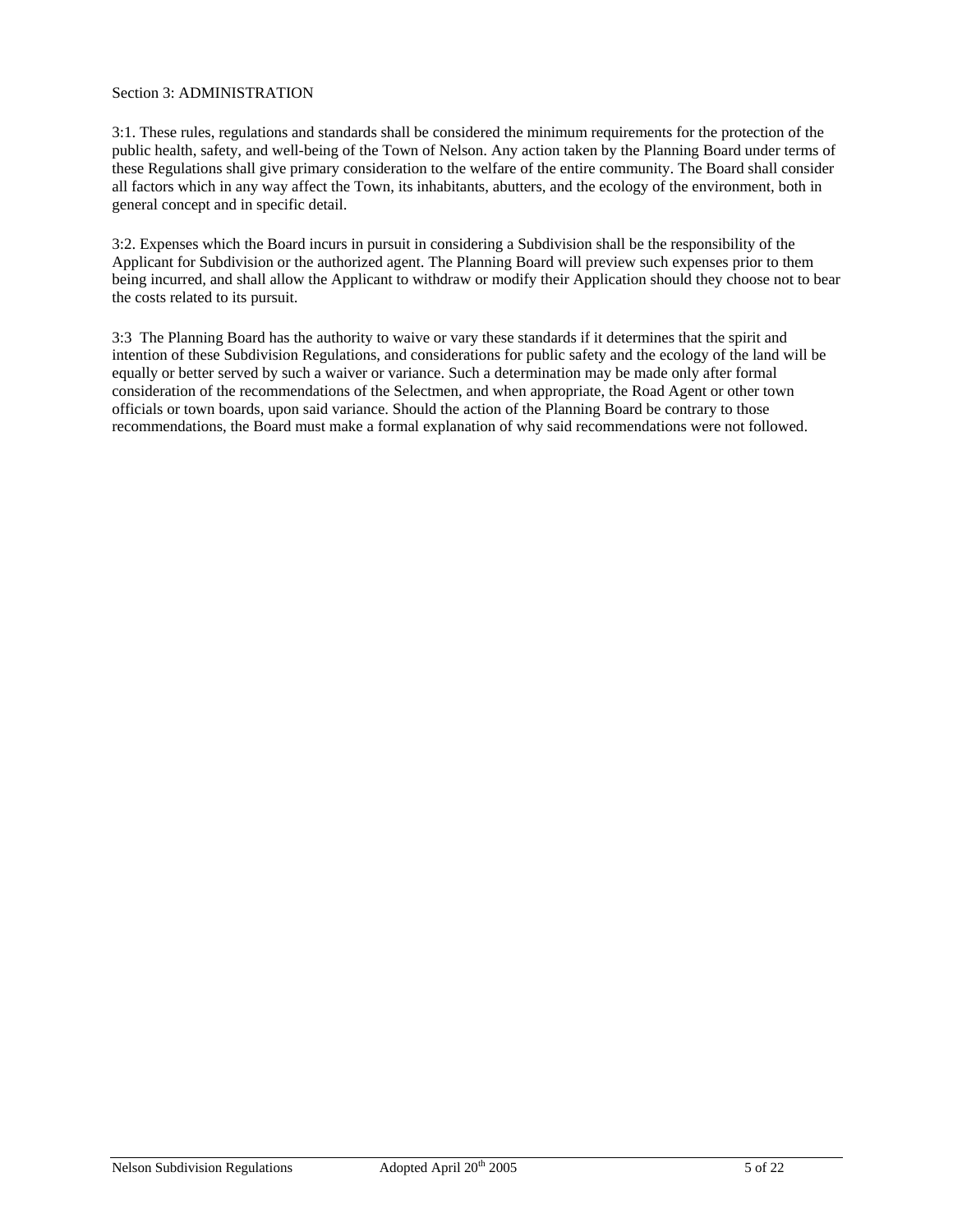#### Section 4: CHARACTER OF SUBDIVISIONS

(note: for the purpose of this section, Boundary Line Adjustments and Minor Subdivisions are included under any references to Subdivisions.

4:1 Subdivisions will be consistent with the intentions and interests of the Town as defined by the Master Plan, the Nelson Priority Conservation Plan, and any other official town documents.

4:2 Due regard shall be given to the preservation and protection of existing features, trees, scenic points, brooks, streams, rock outcroppings, water bodies, and other natural resources and historic landmarks.

4:3 Designs which incorporate narrow strips of land or other unusual characteristics simply to meet technical requirements of the Zoning Regulations may not qualify as appropriate if the Planning Board deems that the spirit of the Ordinance and/or the Master Plan is being violated.

4:4 Fire ponds, dry hydrants and other protective facilities shall be furnished by the Applicant if deemed necessary by the Fire Department and the Planning Board.

4:5 In considering a new Subdivision which occurs on property that has already been Subdivided within the last five years, the Planning Board may consider the combined impact of both subdivisions.

4:6 The Planning Board shall not approve scattered or premature Subdivisions of land that would involve danger of injury to health, safety, or prosperity of land by reason of the lack of water supply, drainage, transportation, schools, fire protection, or other public services, or necessitate the excessive expenditure of public funds for the supply of such services, or which would not allow for the proper scheduling of immediate or future expenses of the Town.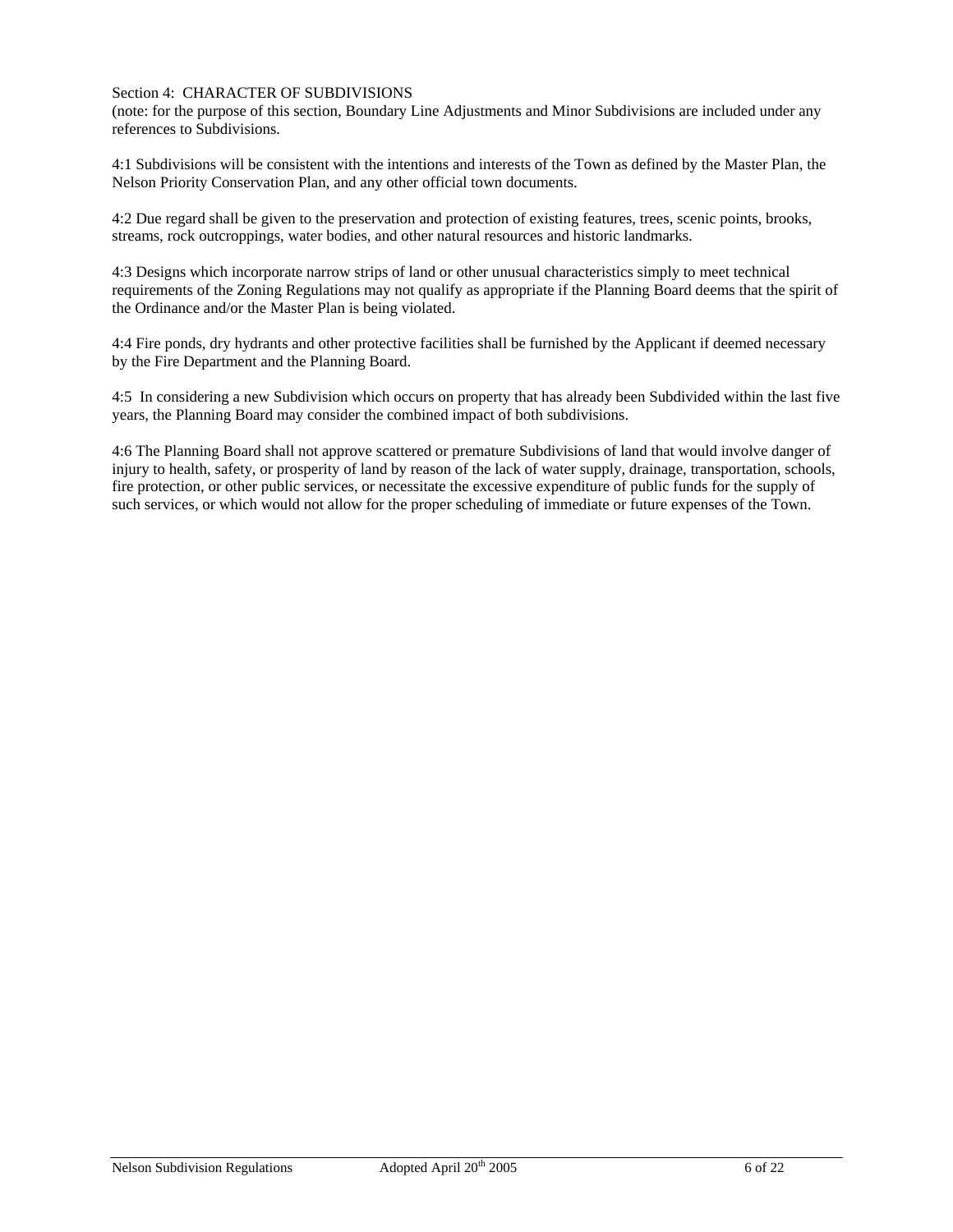## .Section 5: BOUNDARY LINE ADJUSTMENTS

5:1 The Application for Boundary Line Adjustment shall consist of a form provided by the Planning Board Chairman, Town Administrative Assistant, or other person designated by the Planning Board. The information requested on this form may be modified from time to time to best serve the interests of the town and land owners. A plat shall be submitted as part of the application, and shall include:

- The metes and bounds of each lot to be created
- The acreage rounded to the nearest hundredth
- The Volume and Page reference from the Registry of Deeds, or similar information indicating the source of the Applicant's title
- An indication of all parcels of land abutting the original lot, identified by the names of the landowners, the locations of any buildings, improvements, streets, rights-of-way, utility lines, streams, ponds, or other water sources or wetlands, either on abutting or proposed lots.
- The location of buildings within one hundred feet of the complete parcel proposed for Subdivision.
- The location of any town roads, private roads, and driveways within two hundred feet of the proposed Subdivision's frontage on existing or proposed roads.
- Boundaries of zoning districts lying within the proposed Subdivision.
- All abutters to the property on which the Subdivision is proposed shall be identified on the plat.

5:2 The Planning Board Chairman, Town Administrative Assistant, or other person designated by the Planning Board shall review the Application and supporting material to ensure that it is complete. (NOTE: This action does not constitute "acceptance of a completed application" by the Planning Board, but is simply a review of the requirements for a completed application.) If the individual submitting the Application is not the owner of the property for which the Application is being submitted, they must also include a letter signed by the owner of the property authorizing them to serve as their agent for the Application. Such a letter of authorization shall not be valid for any future Applications involving the same owner and/or property.*.* 

5:3 The Applicant will be advised when the next Planning Board meeting will be held, at which time their Application will be reviewed for acceptance by the Board. Acceptance of the application by the Board shall not prevent the board from requiring further information as the hearing process proceeds and more informational needs are identified. The Planning Board Chairman or other designated member of the board may, at their discretion, "conditionally accept" the application, for the purpose of being able to expedite the process. This may be done only in situations where the project is deemed to be simple enough that a separate meeting for Board review is not necessary. The goal of this regulation is to avoid having the process require two meetings: one for review, and one for public hearing and/or ruling.

5:4 The Planning Board shall send notice of the Boundary Line Adjustment to the abutters. The abutters will be advised of the date of the meeting at which the boundary line adjustment application will be reviewed. This notice shall indicate the location of the property, and a description of the boundary line adjustment. This notice will advise the abutters that they may request a Public Hearing for the Boundary Line Adjustment. Should no abutters request such a hearing within ten business days of their receipt of the notice, the Planning Board may proceed to consider the application at the scheduled meeting. However, the Planning Board shall also have the authority to determine, by majority vote, that a public hearing is warranted. If no Public Hearing is held, abutters may still attend the meeting at which the boundary line adjustment is being considered, however unless they are invited by the Planning Board to express their comments or concerns, the Board is not obliged to hear and consider their opinion.

5:5 Prior to the hearing, The Planning Board may circulate copies of the proposed boundary line adjustment to other town departments for their comments and a pre-hearing review.

5:6 The Applicant will appear at the meeting or public hearing to present the proposal, to answer questions and to address issues raised from the Planning Board. If a public hearing is held, questions and concerns from abutters and the general public will also be considered.

5:7 The Board may apply to the Board of Selectmen for an extension not to exceed an additional 65 days before acting to approve, approve with conditions, or deny an accepted Boundary Line Adjustment application. The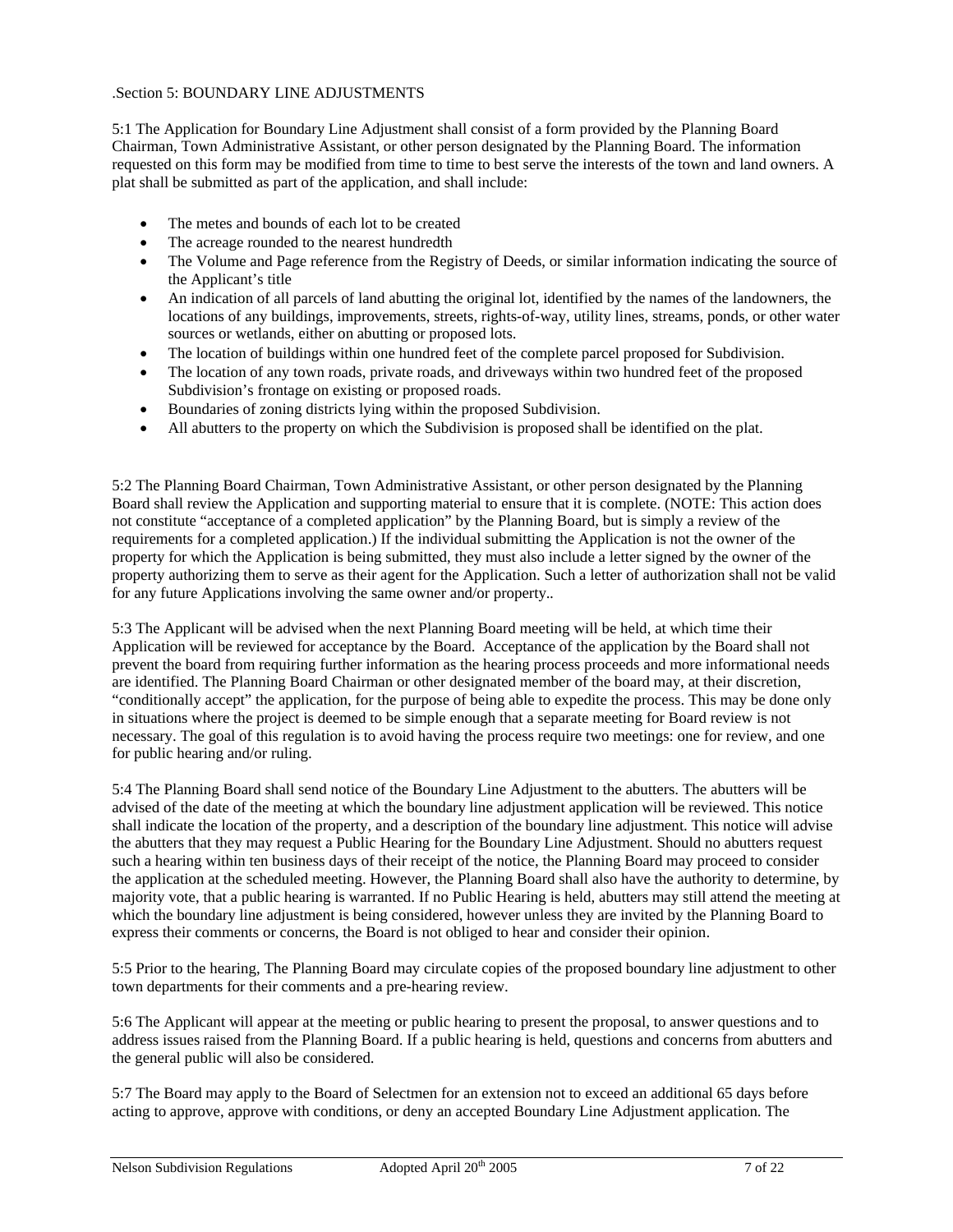applicant may waive these time constraints and consent in writing, to such an extension as mutually acceptable to both the Board and the applicant. In such an event, no extension by the Selectmen is necessary.

5:8 Any fraudulent statement, significant error, or omission in the Application, or within information subsequently provided to the board, shall be cause for immediate disapproval of the Application.

5:9 The Board shall begin formal consideration of the boundary line adjustment at an officially posted meeting of the Planning Board, or in the event that it has been requested or determined by the board to be necessary, a public hearing , within thirty (30) days after the submission and acceptance of the completed application by the Board. In the event that there are components of the application which are at this time determined to be missing, the Board may proceed with the meeting or hearing, making note of what still needs to be provided prior to formal acceptance by the Board.

5:10 In the event that the purpose of the hearing is not able to be fulfilled during the allotted time, The Planning Board may continue the public hearing to such other time and date as the Board deems reasonable (a) based on its upcoming schedule and (b) based on the time requirements for the Board or the Applicant to acquire any additional information that has been determined to be necessary. Such continuation shall not exceed 65 days from the date of the original hearing unless the Planning Board and the Applicant reach mutual agreement on the necessity for such. In the event that the Applicant is not agreeable to an extension, the Planning Board may appeal to the selectmen to grant it.

5:11 At the close of the hearing the Board will discuss the proposal. This discussion may occur immediately following the hearing, or it may be continued at a future meeting.

5:12 During the Board's discussion of the Application, subsequent to a public hearing, the Board, at its sole discretion, may continue consideration of the proposal, pending receipt of further material from the Applicant, Abutters, or other Nelson boards or departments. The presentation of such material will not exceed 30 days, unless a longer period is mutually agreed upon by the Applicant and the Planning Board

5:13 Should the Planning Board determine that the original proposal has become significantly altered during the course of further discussion and negotiation with the Applicant, the Board may, at its sole discretion, have the authority to require a second hearing, which shall be subject to all the terms and conditions of a public hearing for Subdivision as specified in these regulations.

5:14 Within sixty five (65) days after submission and acceptance of the completed application, the Board shall act to approve, approve with conditions, or deny the application. In cases where a boundary line adjustment application is disapproved, the grounds for such disapproval shall be clearly stated in the minutes of the Board's meeting and notice of decision provided to the applicant. In accordance with NH RSA 674:39, the Board may specify, as part of its decision, how much work must be started or completed within one (1) year from conditional approval in order to constitute active and substantial development.

5:15 The Board's decision shall be effective on date of the vote, and the Applicant will be notified by within 24 hours by phone or email so that the decision is known. A written rendering of the decision will follow within three business days of the decision.

#### 5:15.1 Approval

The applicant will provide a Mylar copy of the Plat, complete with any conditions of approval. If a Mylar copy of the proposal is yet not available, then the Planning Board's approval shall be noted as "conditional, upon receipt and signing of the Mylar copy) Paper copies of the plat must also be supplied: one for the overall subdivision plus one for each new lot created.

. The Planning Board chairman and another member of the Board will sign the Mylar and all copies.

The approval and any conditions are also provided on a form provided by the Planning Board for this purpose.

Procedure: The original Mylar and appropriate number of copies are filed by the Town at the Cheshire County Registry of Deeds. One copy is retained by the Town of Nelson for its tax records. One copy (or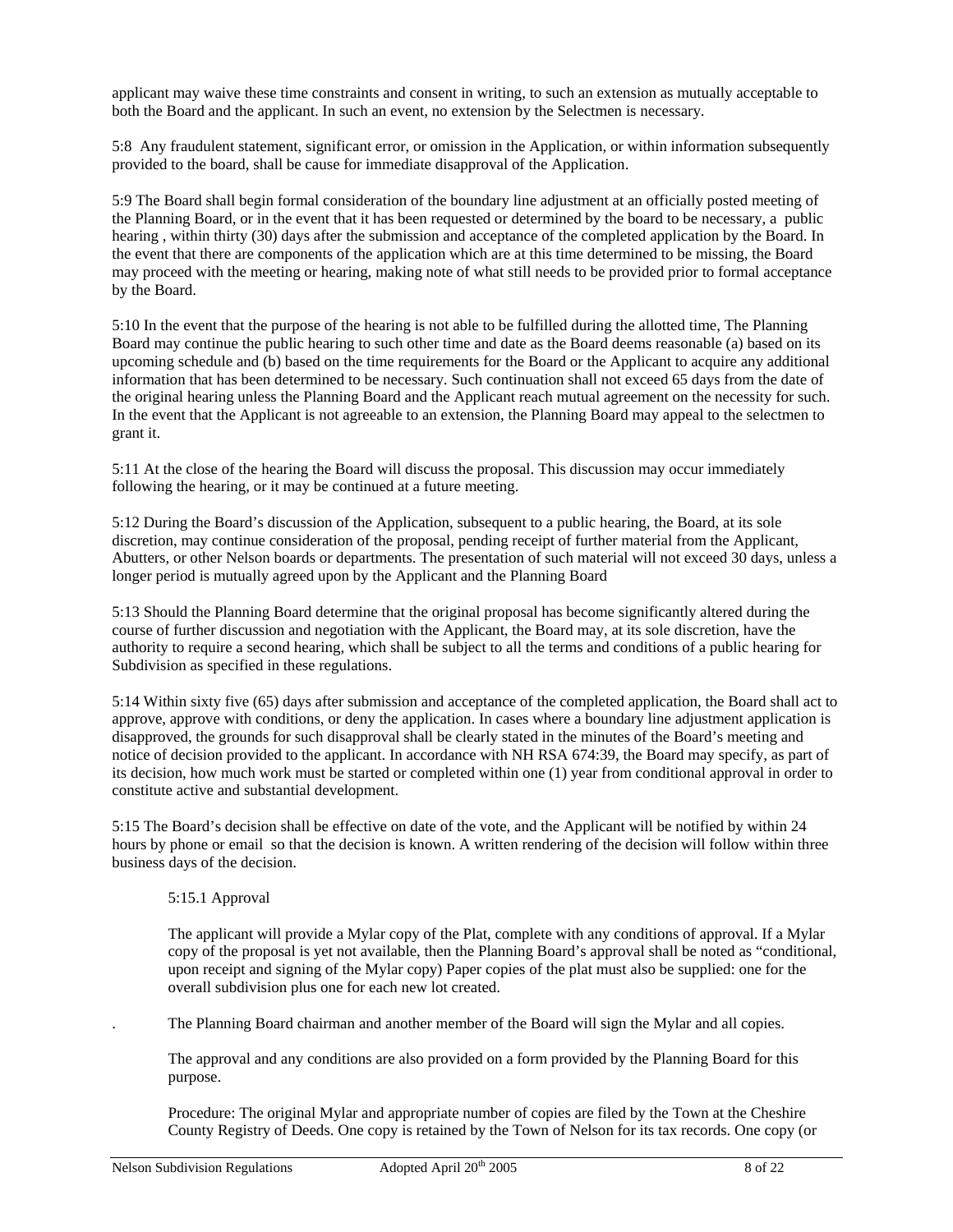more, if requested) are provided to the Applicant. The Subdivision shall be considered legally established for the purposes of town records and taxation as of the date of the approval by the Planning Board.

#### 5:15.2 Denial

A Subdivision Application which has been denied by a vote of the Planning Board shall be so indicated by a letter from the Chairman of the Planning Board, or other designated Board member, which clearly states the individual reason(s) why the Application has been denied.

#### 5:15.3 Appeal

The Applicant, or any person affected by the Planning Board's decision, may appeal the decision through the State of New Hampshire Superior Court, in accordance with RSA 677:4-15.

#### 5:15.4 Limit of Filing Period

If the Applicant has not submitted the completed Mylar within 1 year of the time from which it was conditionally approved, the entire subdivision shall be deemed invalid, and a new hearing will be required to re-activate the case.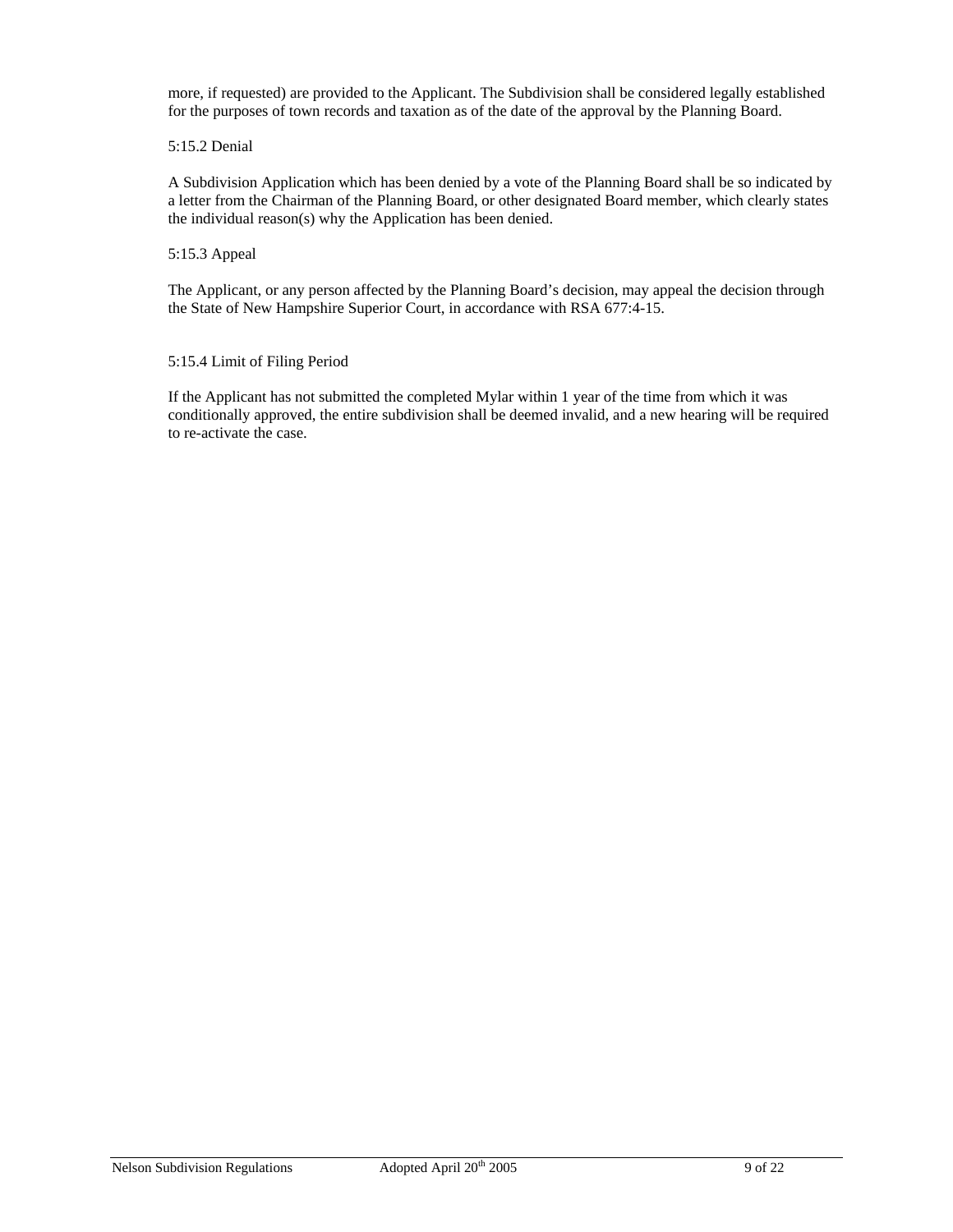#### Section 6: MINOR SUBDIVISIONS

6:1 The Application for Minor Subdivision shall consist of a form provided by the Planning Board Chairman, Town Administrative Assistant, or other person designated by the Planning Board. The information requested on this form may be modified from time to time to best serve the interests of the town and land owners. A plat shall be submitted as part of the application, and shall include:

- The metes and bounds of each lot to be created
- The acreage rounded to the nearest hundredth
- The Volume and Page reference from the Registry of Deeds, or similar information indicating the source of the Applicant's title
- An indication of all parcels of land abutting the original lot, identified by the names of the landowners, the locations of any buildings, improvements, streets, rights-of-way, utility lines, streams, ponds, or other water sources or wetlands, either on abutting or proposed lots.
- The location of buildings within one hundred feet of the complete parcel proposed for Subdivision.
- The location of any town roads, private roads, and driveways within two hundred feet of the proposed Subdivision's frontage on existing or proposed roads.
- Boundaries of zoning districts lying within the proposed Subdivision.
- All abutters to the property on which the Subdivision is proposed shall be identified on the plat.

6:2 The Planning Board Chairman, Town Administrative Assistant, or other person designated by the Planning Board shall review the Application and supporting material to ensure that it is complete. (NOTE: This action does not constitute "acceptance of a completed application" by the Planning Board, but is simply a review of the requirements for a completed application.) If the individual submitting the Application is not the owner of the property for which the Application is being submitted, they must also include a letter signed by the owner of the property authorizing them to serve as their agent for the Application. Such a letter of authorization shall not be valid for any future Applications involving the same owner and/or property.*.* 

6:3 The Applicant will be advised when the next Planning Board meeting will be held, at which time their Application will be reviewed for acceptance by the Board. Acceptance of the application by the Board shall not prevent the board from requiring further information as the hearing process proceeds and more informational needs are identified. The Planning Board Chairman or other designated member of the board may, at their discretion, "conditionally accept" the application, for the purpose of being able to expedite the process. This may be done only in situations where the project is deemed to be simple enough that a separate meeting for Board review prior to acceptance is not considered to be necessary. The goal of this regulation is to avoid having the process require two meetings: one for review, and one for public hearing and/or ruling.

6:4 The Planning Board shall send notice of the Minor Subdivision proposal to the abutters. The abutters will be advised of the date of the meeting at which the Minor Subdivision application will be reviewed. This notice shall indicate the location of the property, and a description of the boundary line adjustment.

6:5 Prior to the hearing, The Planning Board may circulate copies of the proposed Minor Subdivision to other town departments for their comments and a pre-hearing review.

6:6 The Applicant will appear at the public hearing to present the proposal, to answer questions and to address issues raised from the Planning Board. Questions and concerns from the Planning Board, abutters and the general public will be considered in that order.

6:7 The Board may apply to the Board of Selectmen for an extension not to exceed an additional 65 days before acting to approve, approve with conditions, or deny an accepted Minor Subdivision application. The applicant may waive these time constraints, and consent in writing, to such an extension as mutually acceptable to both the Board and the applicant. In such an event, no extension by the Selectmen is necessary.

6:8 Any fraudulent statement, significant error, or omission in the Application, or within information subsequently provided to the board, shall be cause for immediate disapproval of the Application.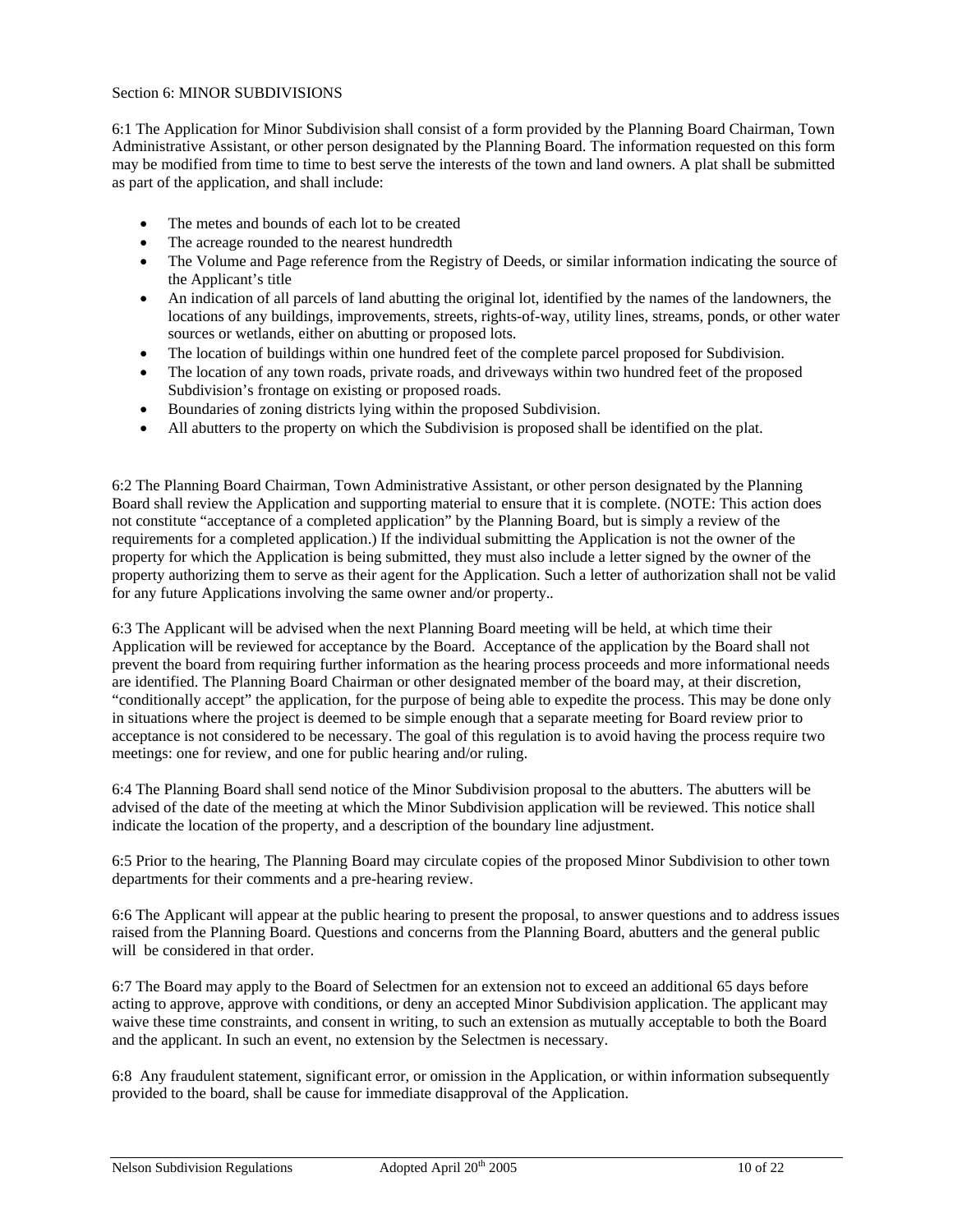6:9 The Board shall begin formal consideration of the Minor Subdivision at an officially posted public hearing , within thirty (30) days after the submission and acceptance of the completed application by the Board. In the event that there are components of the application which are at this time determined to be missing, the Board may proceed with the meeting or hearing, making note of what still needs to be provided prior to formal acceptance by the Board.

6:10 In the event that the purpose of the hearing is not able to be fulfilled during the allotted time, The Planning Board may continue the public hearing to such other time and date as the Board deems reasonable (a) based on its upcoming schedule and (b) based on the time requirements for the Board or the Applicant to acquire any additional information that has been determined to be necessary. Such continuation shall not exceed 65 days from the date at which the application was officially accepted, unless the Planning Board and the Applicant reach mutual agreement on the necessity for such. In the event that the Applicant is not agreeable to an extension, the Planning Board may appeal to the selectmen to grant it.

6:11 At the close of the hearing the Board will discuss the proposal. This discussion may occur immediately following the hearing, or it may be continued at a future meeting.

6:12 During the Board's discussion of the Application, subsequent to a public hearing, the Board, at its sole discretion, may continue consideration of the proposal, pending receipt of further material from the Applicant, Abutters, or other Nelson boards or departments. The presentation of such material will not exceed 30 days, unless a longer period is mutually agreed upon by the Applicant and the Planning Board

6:13 Should the Planning Board determine that the original proposal has become significantly altered during the course of further discussion and negotiation with the Applicant, the Board may, at its sole discretion, have the authority to require a second hearing, which shall be subject to all the terms and conditions of a public hearing for Subdivision as specified in these regulations.

6:14 Within sixty five (65) days after submission and acceptance of the completed application, the Board shall act to approve, approve with conditions, or deny the application. In cases where a Minor Subdivision application is disapproved, the grounds for such disapproval shall be clearly stated in the minutes of the Board's meeting and notice of decision provided to the applicant. In accordance with NH RSA 674:39, the Board may specify, as part of its decision, how much work must be started or completed within one (1) year from conditional approval in order to constitute active and substantial development.

6:15 The Board's decision shall be effective on date of the vote, and the Applicant will be notified by within 24 hours by phone or email so that the decision is known. A written rendering of the decision will follow within three business days of the decision.

6:15.1 Approval

The applicant will provide a Mylar copy of the Plat, complete with any conditions of approval. If a Mylar copy of the proposal is not available, then the Planning Board's approval shall be noted as "conditional, upon receipt and signing of the Mylar copy) Paper copies of the plat must also be supplied: one for the overall subdivision plus one for each new lot created.

The Planning Board chairman and another member of the Board will sign the Mylar and all copies.

The approval and any conditions are also provided on a form provided by the Planning Board for this purpose.

Procedure: The original Mylar and appropriate number of copies are filed by the Town at the Cheshire County Registry of Deeds. One copy is retained by the Town of Nelson for its tax records. One copy (or more, if requested) are provided to the Applicant. The Subdivision shall be considered legally established for the purposes of town records and taxation as of the date of the approval by the Planning Board.

# 6:15.2 Denial

A Subdivision Application which has been denied by a vote of the Planning Board shall be so indicated by a letter from the Chairman of the Planning Board, or other designated Board member, which clearly states the individual reason(s) why the Application has been denied.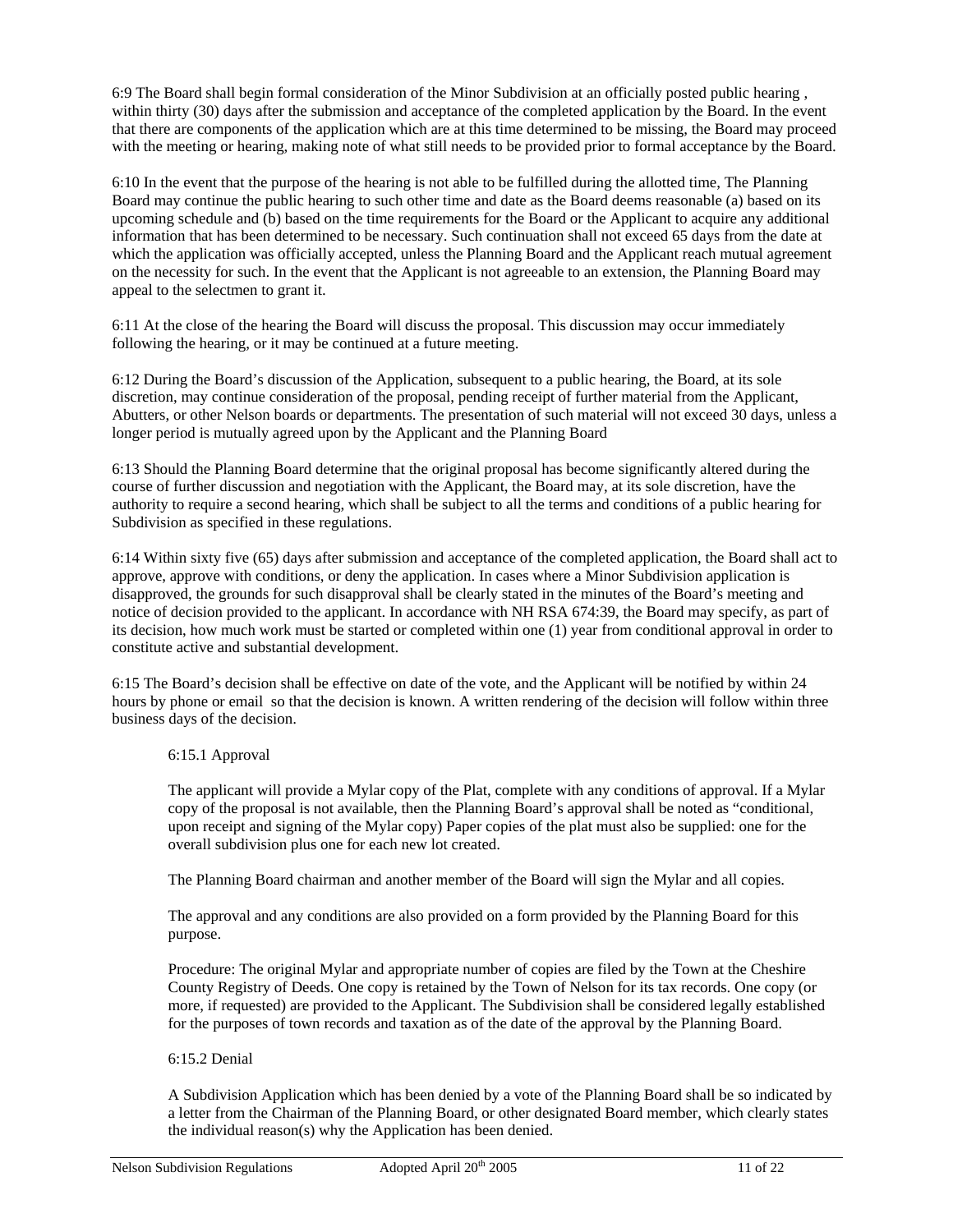# 6:15.3 Appeal

The Applicant, or any person affected by the Planning Board's decision, may appeal the decision through the State of New Hampshire Superior Court, in accordance with RSA 677:4-15.

# 6:15. 4 Limit of Filing Period

If the Applicant has not submitted the completed Mylar within 1 year of the time from which it was conditionally approved, the entire subdivision shall be deemed invalid, and a new hearing will be required to re-activate the case.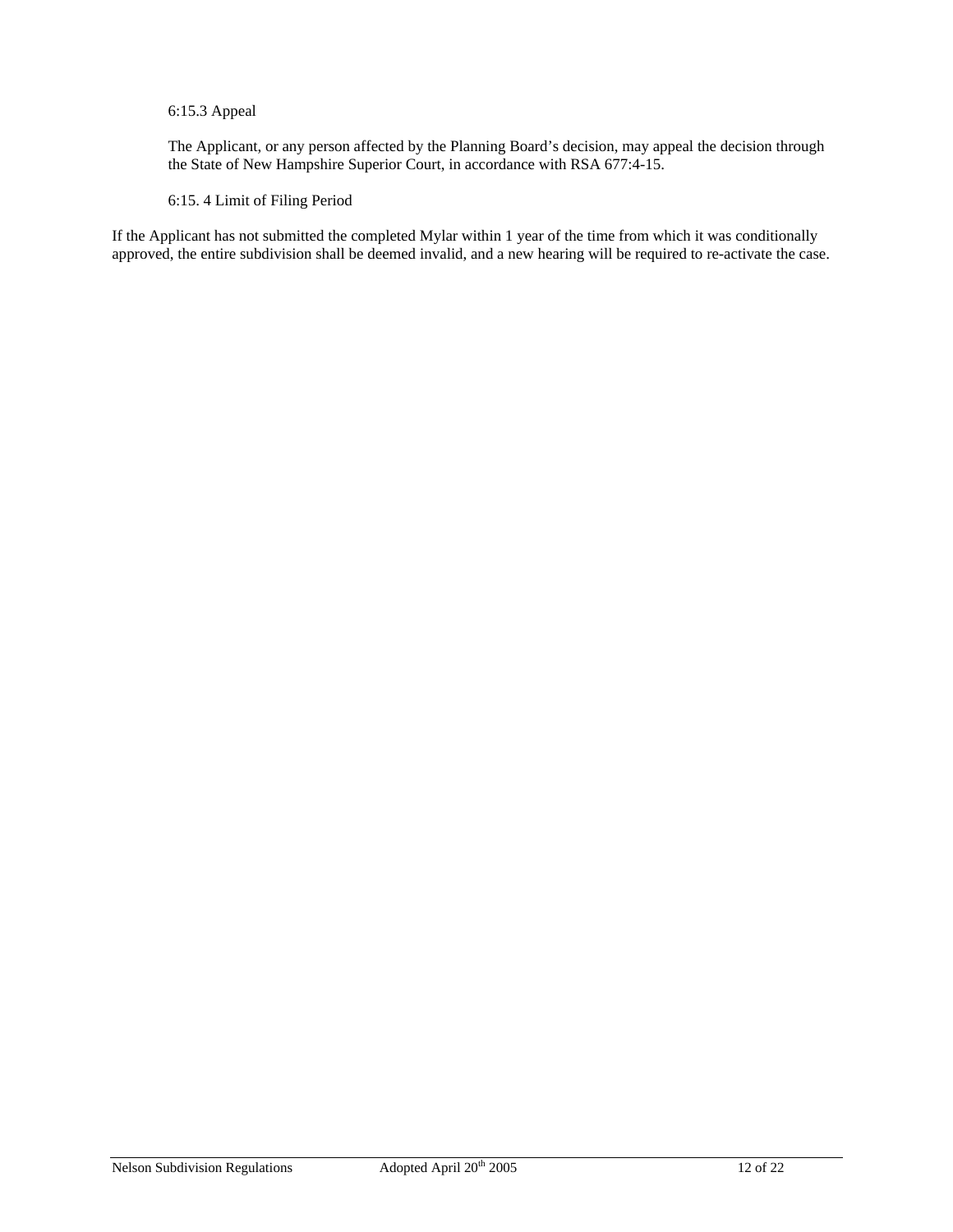### Section 7: SUBDIVISIONS

#### 7:1 Pre-Application Review.

The Planning Board encourages potential Applicants to meet for the purpose of a pre-Application review. The Planning Board Chairman, in consultation with at least two other members of the Board, shall have the authority to *require* a Preliminary Review in the event that any of the following conditions are part of the Subdivision Proposal:

- The lot proposed for subdivision is larger than 50 acres.
- The number of new lots to be created is four or more.
- The plan involves the creation or use of private driveways or roads
- The Applicant owns additional land which is contiguous to the lot being proposed for subdivision.

The potential for this requirement will be noted at the time the Application is delivered, and the Application will be advised within five business days if a Preliminary Review will be required.

This meeting shall be limited to such review and commentary that might assist in anticipating and resolving problems prior to fulfilling the requirements for final consideration. The Board shall review the proposal in light of the Nelson Comprehensive Plan, the Zoning Ordinance and these Subdivision Regulations, and any other ordinances or regulations of the Town of Nelson that are relevant, as well as any other State or Federal regulations which may impact the proposed Subdivision.

This discussion may occur without the necessity of giving formal public notice, but may occur only at formal meetings of the Board, which are public. Preliminary consultation and review shall not bind either the potential Applicant or the Planning Board. The time limits for acting shall not apply until formal Application is submitted. The following information is recommended for a pre-application review:

- General description or outline of the existing conditions of the site, and any changes that the proposed development would produce on these conditions. This includes:
	- o the number of lots, their size, location, intended use
	- o proposed easements, protective covenants and/or deed restrictions
	- o proposed utilities
	- o street improvement or new street construction
- A location map showing the relationship of the proposed Subdivision to the existing community facilities which serve or influence it. This map should indicate all existing roads, natural landmarks, lakes, streams, wetlands, and other water sources.
- A sketch plan showing the above information.

The Board may request further details or information and additional meetings before advising the potential Applicant to proceed with a formal Application.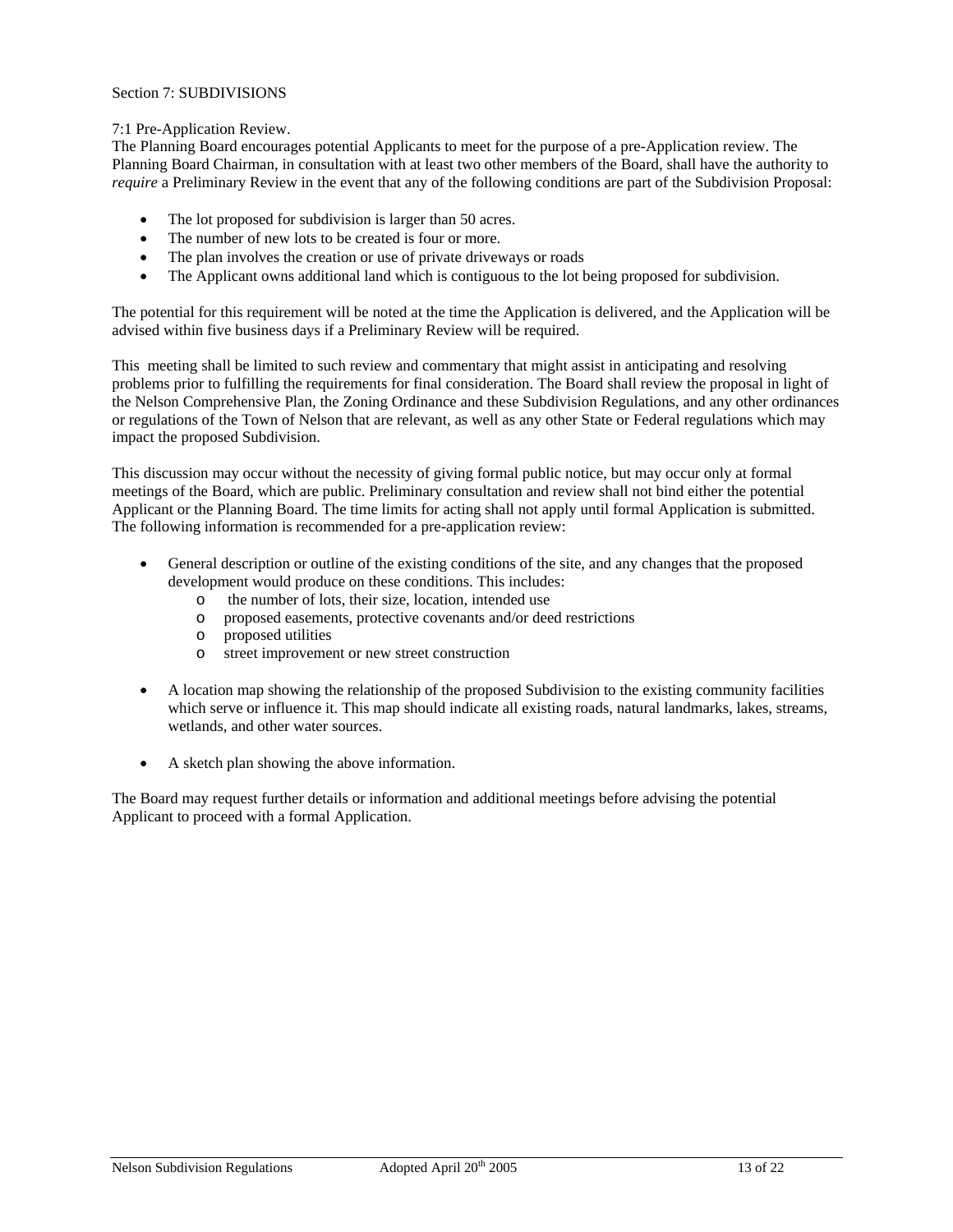7:2 The Application for Subdivision shall include a completed form provided by the Planning Board Chairman, Town Administrative Assistant, or other person designated by the Planning Board. The information requested on this form may be modified from time to time to best serve the interests of the town and land owners. The Application shall also include:

7:2.3 A plat showing the following information:

- The metes and bounds of each lot to be created
- The acreage rounded to the nearest hundredth
- The Volume and Page reference from the Registry of Deeds, or similar information indicating the source of the Applicant's title
- An indication of all parcels of land abutting the original lot, identified by the names of the landowners, the locations of any buildings, improvements, streets, rights-of-way, utility lines, streams, ponds, or other water sources or wetlands, either on abutting or proposed lots.
- The location of buildings within one hundred feet of the complete parcel proposed for Subdivision.
- The location of any town roads, private roads, and driveways within two hundred feet of the proposed Subdivision's frontage on existing or proposed roads.
- Boundaries of zoning districts lying within the proposed Subdivision.
- All abutters to the property on which the Subdivision is proposed shall be identified on the plat.

7:2.4 A completed Application as supplied by the Town of Nelson, along with a fee of \$100. The Planning Board reserves the right to charge a higher fee if it determines that the costs incurred by the Town to publish notice of the hearing, notify abutters, and any other administrative tasks related to the Subdivision Application will exceed \$100.

7:2.5 Narrative description of buildings within 100 feet of the parcel to be subdivided, and intersecting public or private roads, or driveways, within two hundred feet of the parcel to be subdivided.

7:2.6 Narrative description of existing and proposed easements, deed restrictions, and rights-of-ways. These shall be of such size and nature as to carry out their intended use, and shall not in any way be deeded or used to circumvent any Town regulations, or the intent of Town regulations.

7:2.7 A narrative description of how the site will be served by electric and telephone utilities, and any other utilities that may be relevant to the proposed Subdivision

7:2.8 A narrative description of conditions of the land as to suitability for residential development, or for any other proposed type of development. This must include descriptions of streams, springs, and wetlands.

7:2.9 For lots of five acres or less: while it is not required at the time of Application, the Planning Board must have, prior to giving final approval of the Subdivision, a copy of New Hampshire Department of Environmental Services (DES) Subdivision approval. The Final Plat will not be signed without this approval. For lots of any size that are on waterfront, DES approval is required in accordance with the Shoreland Protection Act.

7:3 The Planning Board may require the following information to be submitted prior to considering the Application. Unless a formal waiver has been granted in the Application, this information may still be required by the Planning Board in the course of considering the Application even if it was not originally requested.

7:3.1 A description of the work required on existing public or private streets to meet the standards of these regulations, including cost estimates and methods of meeting such costs.

7:3.2 Preliminary road profiles, including cross-sections

7:3.3 Indications of any bridges or culverts which are part of the proposal, or which are required as a result of it.

7:3.4 A contour map with narrative and drawings in such detail as to clearly indicate the method of storm water drainage on and off the Subdivision.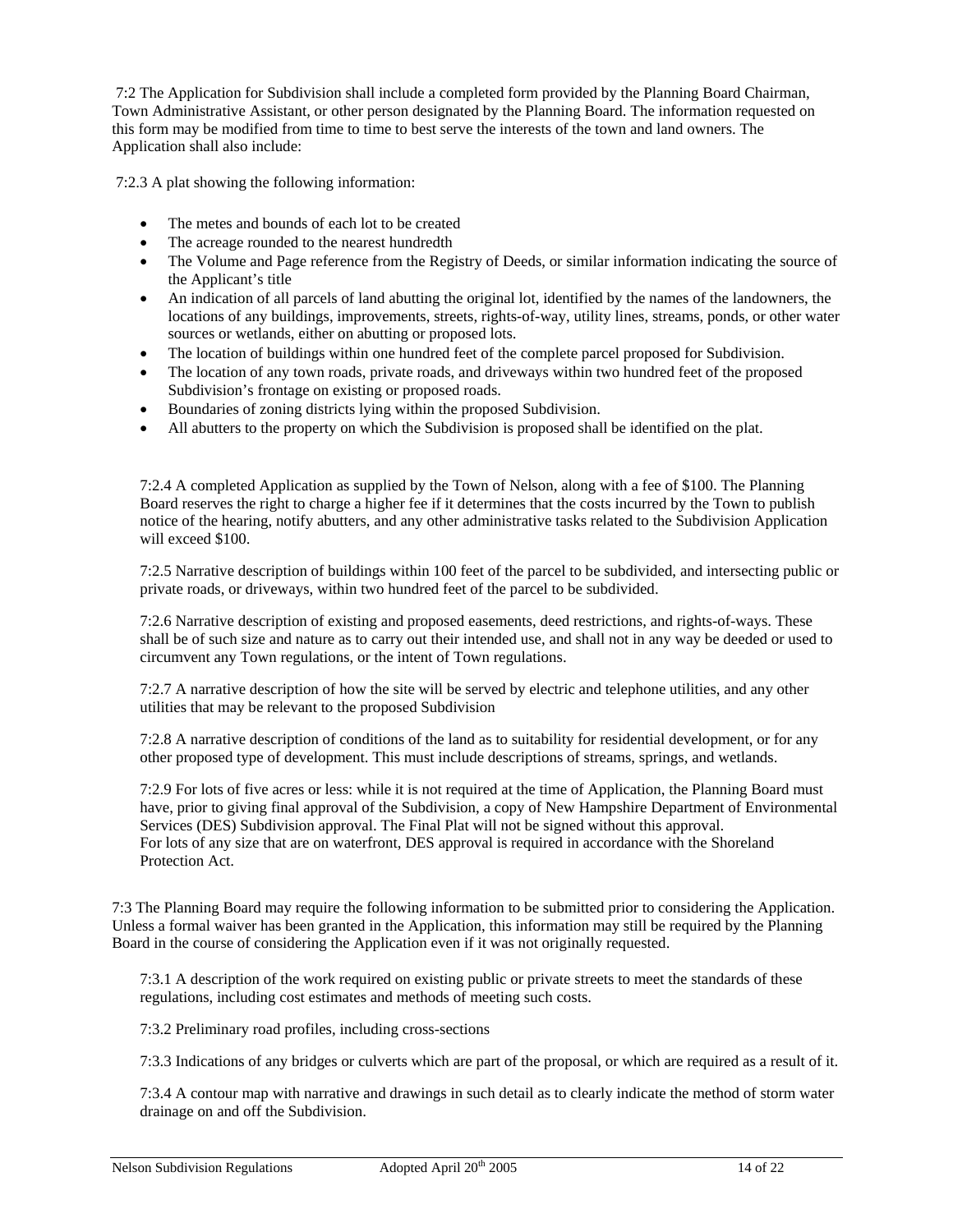7:3.5 Watershed and drainage computations

7:3.6 A detailed soils map

7:3.7 Approval, as prescribed by law, from any other municipal, state, or federal agency which may have jurisdiction.

7:4 The Planning Board Chairman, Town Administrative Assistant, or other person designated by the Planning Board shall review the Application and supporting material to ensure that it is complete. (NOTE: This action does not constitute "acceptance of a completed application" by the Planning Board, but is simply a review of the requirements for a completed application.) If the individual submitting the Application is not the owner of the property for which the Application is being submitted, they must also include a letter signed by the owner of the property authorizing them to serve as their agent for the Application. Such a letter of authorization shall not be valid for any future Applications involving the same owner and/or property.*.* 

7:5 The Applicant will be advised when the next Planning Board meeting will be held, at which time their Application will be reviewed for acceptance by the Board. Acceptance of the application by the Board shall not prevent the board from requiring further information as the hearing process proceeds and more informational needs are identified. In the event that a preliminary review has yielded adequate information, the Planning Board may, during a meeting for that purpose, vote to accept the Subdivision Application, and to move forward with scheduling a hearing for the next meeting.

7:6 The Planning Board shall send notice of the Subdivision proposal to the Abutters. The abutters will be advised of the date of the meeting at which the Subdivision application will be reviewed. This notice shall indicate the location of the property, and a description of the proposed Subdivision.

7:7 Prior to the hearing, The Planning Board may circulate copies of the proposed Subdivision to other town departments for their comments and a pre-hearing review.

7:8 The Applicant will appear at the public hearing to present the proposal, to answer questions and to address issues raised from the Planning Board. Questions and concerns from the Planning Board, abutters, and the general public will be considered in that order.

7:9 The Board may apply to the Board of Selectmen for an extension not to exceed an additional 65 days before acting to approve, approve with conditions, or deny an accepted Subdivision application. The applicant may waive these time constraints, and consent in writing, to such an extension as mutually acceptable to both the Board and the applicant. In such an event, no extension by the Selectmen is necessary.

7:10 Any fraudulent statement, significant error, or omission in the Application, or within information subsequently provided to the board, shall be cause for immediate disapproval of the Application.

7:11 The Board shall begin formal consideration of the Subdivision at an officially posted public hearing , within thirty (30) days after the submission and acceptance of the completed application by the Board. In the event that there are components of the application which are at this time determined to be missing, the Board may proceed with the meeting or hearing, making note of what still needs to be provided prior to formal acceptance by the Board.

7:12 In the event that the purpose of the hearing is not able to be fulfilled during the allotted time, The Planning Board may continue the public hearing to such other time and date as the Board deems reasonable (a) based on its upcoming schedule and (b) based on the time requirements for the Board or the Applicant to acquire any additional information that has been determined to be necessary. Such continuation shall not exceed 60 days from the date at which the application was officially accepted, unless the Planning Board and the Applicant reach mutual agreement on the necessity for such. In the event that Applicant is not agreeable to an extension, the Planning Board may appeal to the selectmen to grant it.

7:13 At the close of the hearing the Board will discuss the proposal. This discussion may occur immediately following the hearing, or it may be continued at a future meeting.

7:14 During the Board's discussion of the Application, subsequent to a public hearing, the Board, at its sole discretion, may continue consideration of the proposal pending receipt of further material from the Applicant,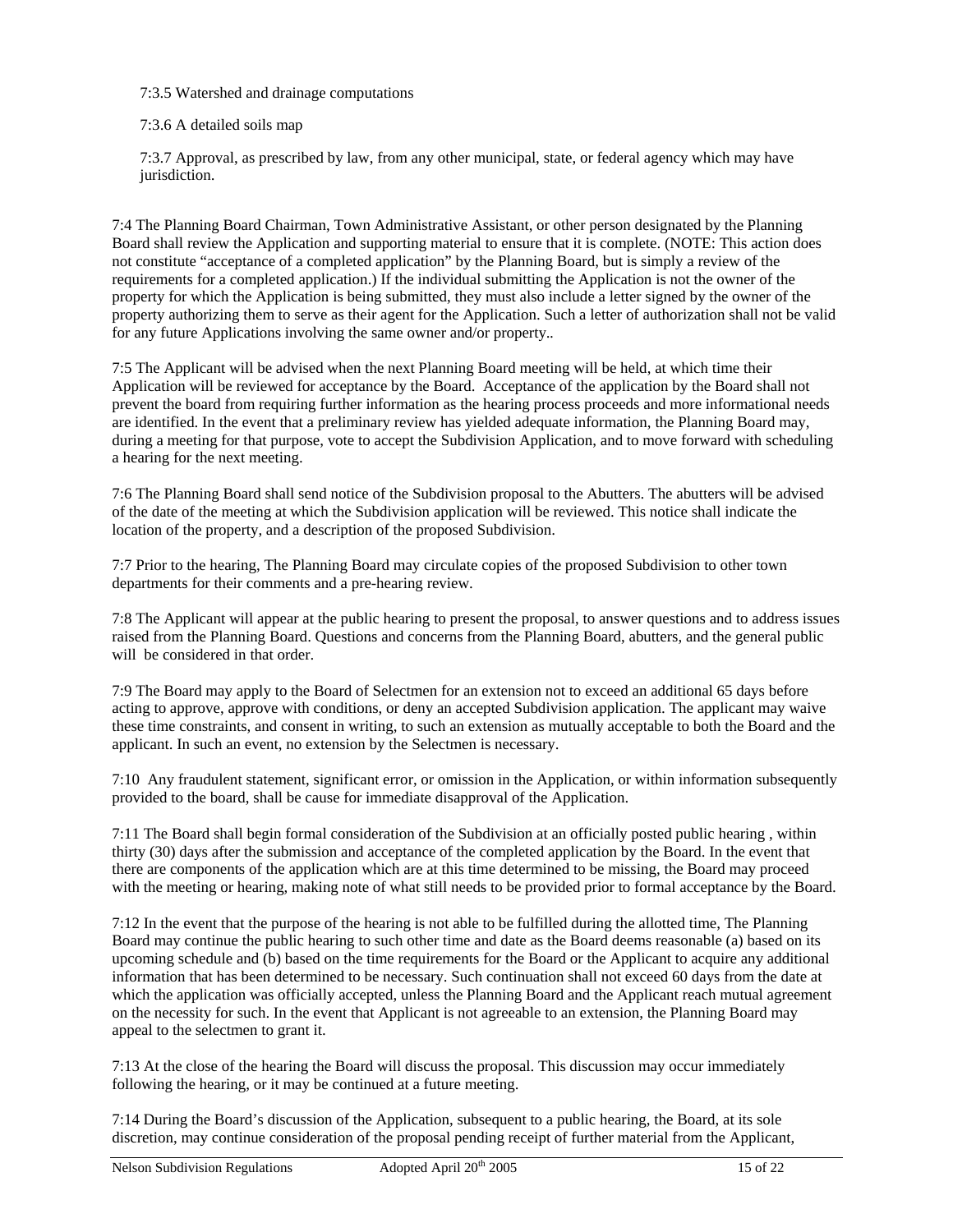Abutters, or other Nelson boards or departments. The presentation of such material will not exceed 30 days, unless a longer period is mutually agreed upon by the Applicant and the Planning Board

7:15 Should the Planning Board determine that the original proposal has become significantly altered during the course of further discussion and negotiation with the Applicant, the Board may, at its sole discretion, have the authority to require a second hearing, which shall be subject to all the terms and conditions of a public hearing for Subdivision as specified in these regulations.

7:16 Within sixty five (65) days after submission and acceptance of the completed application, the Board shall act to approve, approve with conditions, or deny the application. In cases where a Subdivision application is disapproved, the grounds for such disapproval shall be clearly stated in the minutes of the Board's meeting and notice of decision provided to the applicant. In accordance with NH RSA 674:39, the Board may specify, as part of its decision, how much work must started or completed within one (1) year from conditional approval in order to constitute active and substantial development.

7:17 The Board's decision shall be effective on date of the vote, and the Applicant will be notified by within 24 hours by phone or email so that the decision is known. A written rendering of the decision will follow within three business days of the decision.

# 7:17.1 Approval

The applicant will provide a Mylar copy of the Plat, complete with any conditions of approval. If a Mylar copy of the proposal is not available, then the Planning Board's approval shall be noted as "conditional, upon receipt and signing of the Mylar copy) Paper copies of the plat must also be supplied: one for the overall subdivision plus one for each new lot created.

. The Planning Board chairman and another member of the Board will sign the Mylar and all copies.

The approval and any conditions are also provided on a form provided by the Planning Board for this purpose.

Procedure: The original Mylar and appropriate number of copies are filed by the Town at the Cheshire County Registry of Deeds. One copy is retained by the Town of Nelson for its tax records. One copy (or more, if requested) are provided to the Applicant. The Subdivision shall be considered legally established for the purposes of town records and taxation as of the date of the approval by the Planning Board.

# 7:17.2 Denial

A Subdivision Application which has been denied by a vote of the Planning Board shall be so indicated by a letter from the Chairman of the Planning Board, or other designated Board member, which clearly states the individual reason(s) why the Application has been denied.

#### 7:17.3 Appeal

The Applicant, or any person affected by the Planning Board's decision, may appeal the decision through the State of New Hampshire Superior Court, in accordance with RSA 677:4-15.

#### 7:17.4 Limit of Filing Period

If the Applicant has not submitted the completed Mylar within 1 year of the time from which it was conditionally approved, the entire subdivision shall be deemed invalid, and a new hearing will be required to re-activate the case.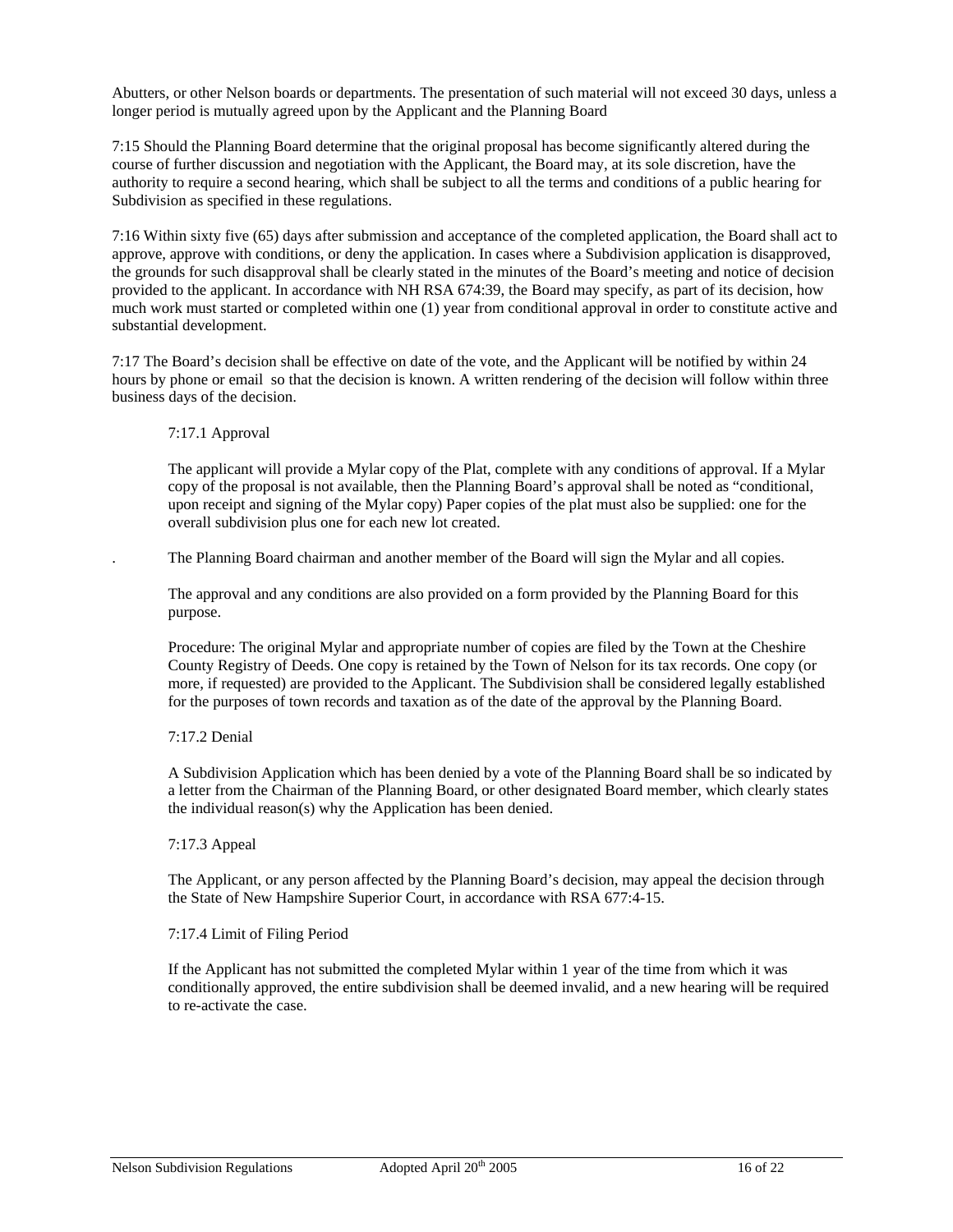### Section 8: STREETS

8:1 In all Street proposals and Subdivision proposals involving the construction of new roads, or the upgrading of existing roads, the Planning Board will consult with the Road Agent and the Selectmen for the Town of Nelson about the technical aspects of the road, and shall give due consideration to their opinions. The Planning Board may require additional studies and opinions from a qualified engineer. In this case, the Planning Board shall be responsible for contracting the services, however the Applicant bears the financial responsibility. Prior to formally engaging these services, the Planning Board shall work with the engineer(s) and Applicant to determine exactly what information is being required and how much it will cost.

8:2 In all Subdivision proposals involving the construction of new roads (public or private), or the upgrading of existing roads (public or private), the Applicant must provide an impact statement concerning the physical and economic impact of the proposed Subdivision on the Town.

The statement shall consider:

- The impact resulting from construction of roads and excavation and construction of house sites.
- The number of additional motor vehicle trips per day resulting from full occupancy of the Subdivision, and the impact on other roads serving the new or improved road.
- Any other information that the Planning Board has requested during the pre-Application stage.

In the event that there is a measurable economic impact on the town as a result of the construction process, the Town may require the Applicant to bear a portion of those costs.

8:3 If it is the interest and intent of the Applicant to construct a new road and then turn it over to the Town, the Applicant, along with two other taxpayers to the Town of Nelson, must apply in writing to the Selectmen with a proposal for such. The Selectmen will then hold a Public Hearing to determine if the Town's ownership of the proposed road is in the public interest. This process should occur in the pre-Application review stage.

8:4 If it is the intent of the Applicant to maintain the road as a private road, it shall nevertheless not be closed to public travel. A statement to this effect shall be written into the conditions of the Subdivision.

8:5 In the event of new road construction, written acknowledgement is required of the Applicant's responsibility for maintenance and the assumption of liability for injuries and damages that may occur on any road designated for public use, until the road has been legally accepted by the Town.

8:6 Proposed roads shall be in harmony and conformance with existing and proposed roads as shown on any official Town Maps, and with any guidelines indicated by the Master Plan. Proposed roads within areas that the Nelson Conservation Commission has designated as being environmentally significant shall be specifically discouraged, and may be forbidden if the Planning Board deems it necessary.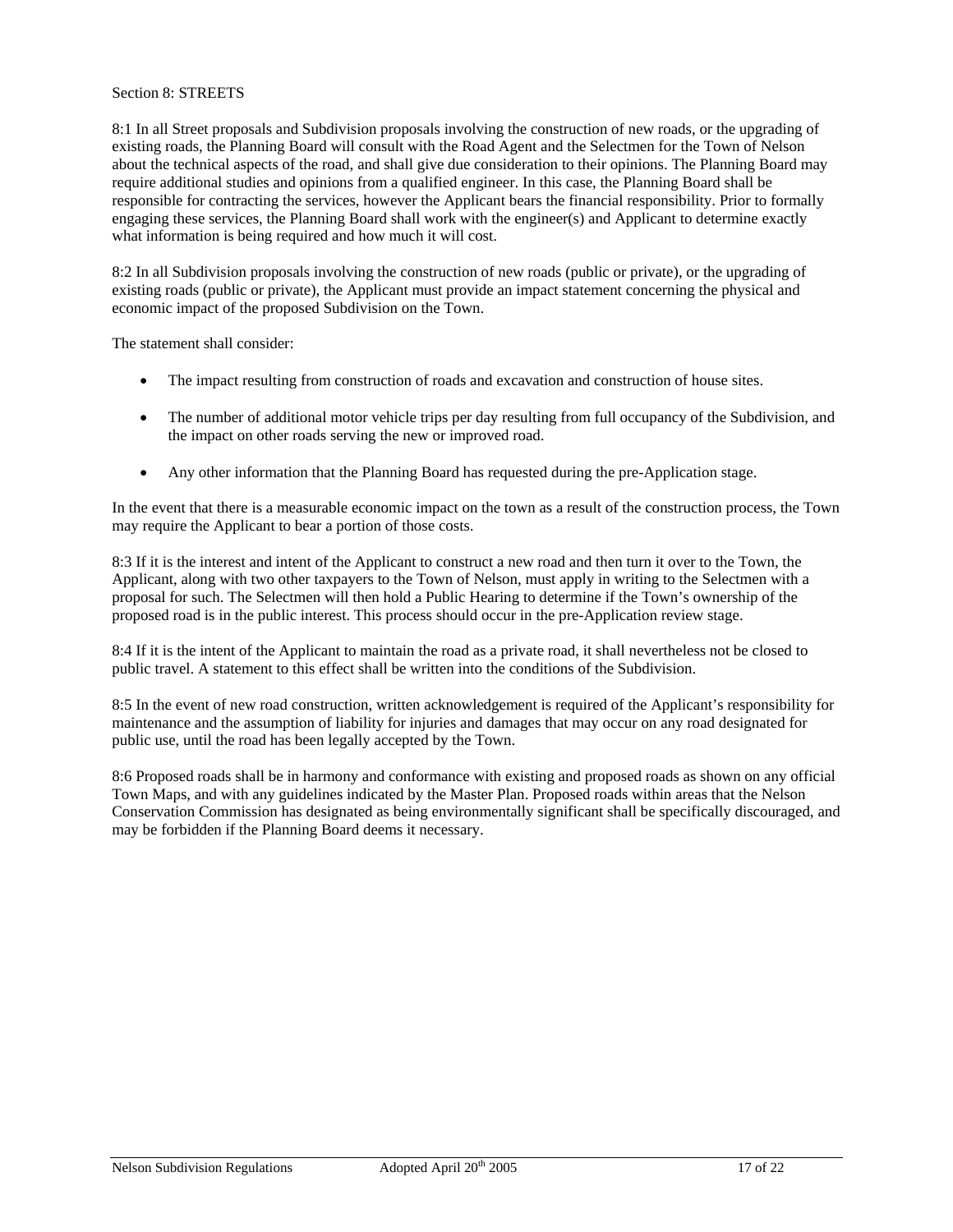# Section 9: TECHNICAL REQUIREMENTS FOR NEW STREETS

The Planning Board shall have the authority to approve roads that do not meet these specifications only with written approval from the Selectmen, who shall, in turn have considered the recommendations of the Road Agent.

GENERAL STREET PLAN: Approval of the general development street plan should be required before allowing the construction of small integral phases of the plan.

TRAFFIC VOLUME: Construction requirements shall be based on traffic volume, projected 20 years into the future. The Planning Board shall derive this information to the best of its ability from population growth projections from the Master Plan, Census data, or any other documents or resources at its disposal.

STREET NAMES: All streets shall be named to comply with the provisions of the "Enhanced 911 System" (RSA 106-H:10,I; RSA 106-H:7, VII).

RIGHT-OF-WAY: The minimum width of right-of-way shall be 50 feet. A greater width may be required for arterial and collector streets.

DEAD-END STREETS: Dead-end streets, designed to be so permanently, shall not be longer than 1,000 feet. And shall be provided with a T, with the right-angle extension being at least 50 feet in length or a cul-du-sac having an outside roadway diameter of at least 100 feet. Where the completion of a road is temporarily delayed, either according to plan or due to other circumstances, the Applicant shall provide a temporary turn-around facility.

HIGHWAY RIGHT-OF-WAY BOUNDS: Highway bounds, of a type approved by the Board of Selectmen, shall be installed at all intersection of streets, at all points of change in direction and at any other points the Board may deem necessary to designate the street lines.

ALIGNMENT: No streets shall be constructed with a curvature of less than a 100 foot radius.

GRADES: Street grades, where feasible, shall not exceed 10 percent, nor shall any be less than 0.50 percent. Special care shall be taken to provide flat grades at all intersections.

CONSTRUCTION SUPERVISION: Construction of the roadway, drainage facilities, sidewalks, curbs and all other elements of the highway must be done under the supervision of and with the approval of the Board of Selectmen.

INTERSECTIONS: Streets shall be laid out to intersect as nearly as possible at right angles. No street shall intersect another at an angle of less than 60 degrees. Streets entering opposite sides of another street shall be laid out either directly opposite one another, or with a minimum offset of 150 feet between their center lines. Streets likely to be entered and exited more than 100 times per day shall provide 250 feet of all-season safe-sight distance visibility in each travel direction on a Class V road, and shall provide 400 feet of visibility on a state road.

VISIBILITY: No horizontal or vertical curve shall have a clear center line radius of less than 150 feet, except a horizontal curve on a dead-end street. For changes in grade exceeding percent, a vertical curve shall be provided ensuring minimum visibility of 100 feet.

CLEARING: The entire area of each street shall be cleared of all stumps, brush, roots, boulders, and like material, and all trees not intended for preservation.

SUBGRADE PREPARATION: All loam, humus and unsuitable material such as, but not limited to, stumps, vegetation, demolition debris, and structures shall be removed from the roadway and replaced with suitable fill material. All boulders and ledge shall be removed to a uniform cross sectional depth of not less than 12 inches below the subgrade and replaced with sand or gravel.

DRAINAGE: Surface water shall be disposed of by means of culverts of sufficient capacity at water courses as determined by standard hydraulic design methods and by the construction of longitudinal storm drainage systems whenever required to relieve water in the ditch sections. Construction shall be in accordance with New Hampshire Standard Specifications, 2002, Sections 603, 604 and 605.

CULVERTS: May not be less than 15 inches in diameter, and drainage swales must be at least 3 feet wide and 16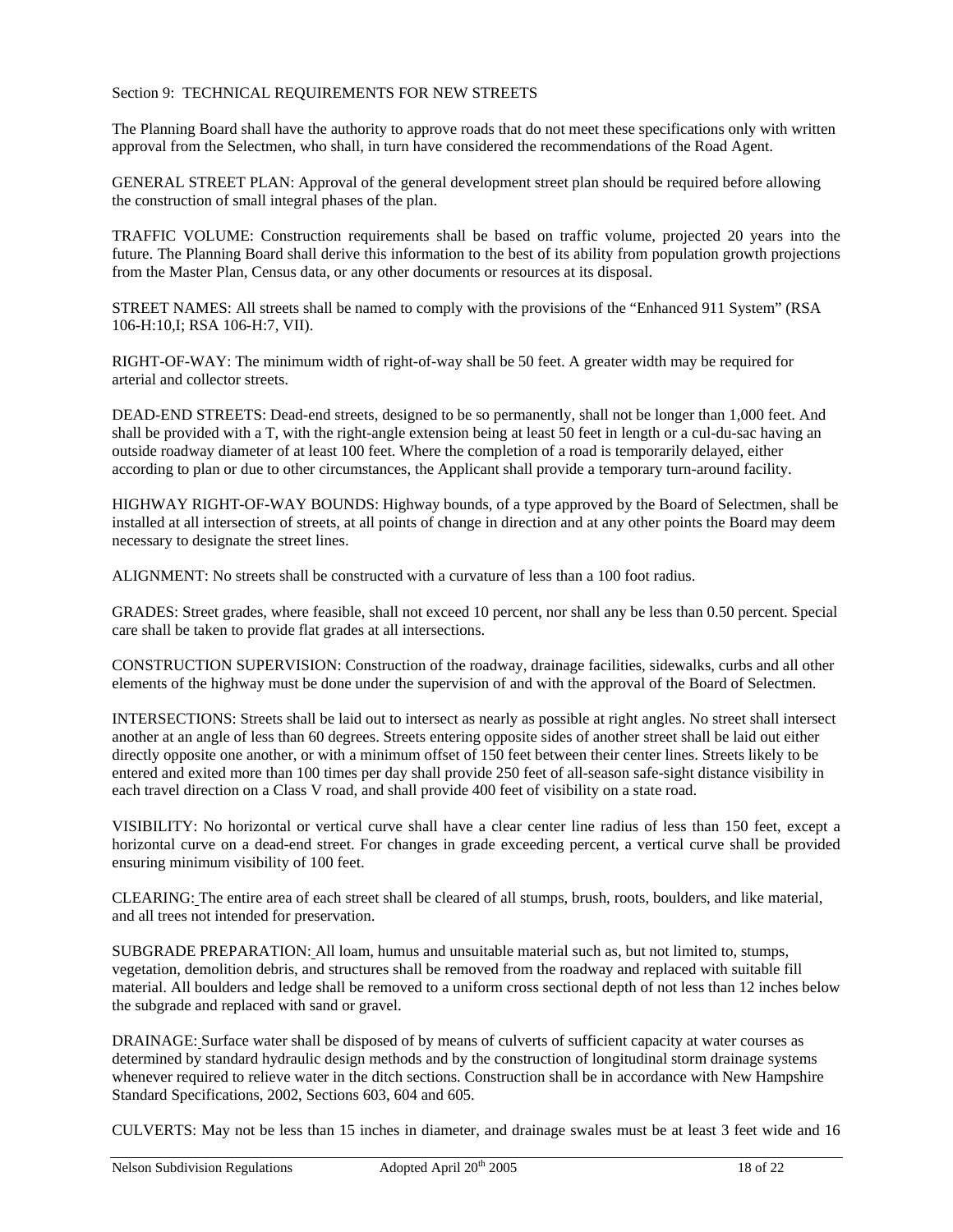inches in depth. The Planning Board may require greater dimensions if engineering data or the recommendation of the Road Agent indicates this to be in the best interests of long-term maintenance of the road.

UNDERGROUND INSTALLATIONS: No underground installation (culverts, utilities, etc) shall be covered until inspected by the appropriate Town officials or their authorized agents.

GRAVEL BASE: All streets shall be constructed with a minimum of 12 inches of gravel per New Hampshire Standard Specifications, 2002, Section 304.

ASPHALT SURFACE: The asphalt surface may be a Bituminous Surface Treatment, Section 410 or Hot Bituminous Pavement, Section 403 of the New Hampshire Standard Specifications, 2002, as required by the Selectmen. The minimum traveled way width should be 20 feet for 51 to 750 vpd (vehicles per day), 22 feet for 751 to 1,500 vpd and, 24 feet for roads carrying over 1,501 vehicles. A 44 foot wide pavement may be required in areas where on-street parking is expected on both sides of the travel way. Angle parking shall not be allowed.

GRAVEL SURFACE: In cases of low traffic volumes (up to 50 vehicles per day) or where the Selectmen feel an asphalt surface is not required, the total usable roadway width shall be a minimum of 22 feet. Provision for a wider section should be considered to allow for future upgrading to an asphalt surface as recommended above.

GRAVEL SHOULDERS: Gravel shoulders, equal to the base course depth, shall be constructed adjacent to all asphalt traveled way surfaces as follows: 51-200 vpd. 2.0 feet; 201-1,500 vpd. 4 feet; over 1,500 vpd 8-10 feet.

BRIDGES: Bridges, as defined by State Law (RSA 234:2), are all structures of 10 feet or greater clear span, and shall be designed to MS-18 (HS-20) loading (AASHTO Specifications). The minimum roadway width shall be 24 feet.

WETLANDS: Any work that requires impacts (fill, dredge, excavation, etc.) on wetlands or other jurisdictional areas (stream banks, undisturbed tidal buffer zones, etc.) requires coordination with the Department of Environmental Services Water Division (271-3503) to ensure that all applicable rules and regulations are followed.

EROSION CONTROL: Slopes and drainage ditches shall be seeded and mulched, or otherwise stabilized to prevent erosion. A Site Specific permit is required from NHDES (271-3503) whenever a project proposes to disturb more than 100,000 square feet of terrain (50,000 sq. ft. if within the protected shoreland), and as of March 10, 2003, construction activity that disturbs one or more acre of land needs a Federal storm water permit (contact EPA at 617- 918-1615).. Selection and design of erosion control measures may be found in the publication "Stormwater Management and Erosion and Sediment Control Handbook for Urban and Developing Areas in New Hampshire", prepared by the Rockingham County Conservation District for the New Hampshire Department of Environmental Services, August 1992 (currently being updated).

ENVIRONMENTAL IMPACTS: Environmental documentation may also be required to address the natural, socioeconomic, and cultural resource impacts. Contact N.H. Department of Environmental Services and N.H. Division of Historic Resources for assistance.

UTILITIES: Utility poles should be kept close to the right-of-way line, in no case closer than the ditch line and always well back of a curb. Water and sewer mains should be constructed outside the surface area and preferably outside the ditch line.

SAFETY: Safety is an important factor on all roadway improvements. While it may not be possible or practical to achieve obstacle-free roadsides, every effort should be made to provide clear areas within the maintenance limits. The use of flatter slopes, the use of guardrail where necessary, and warnings signs are other safety factors to be considered. These areas are addressed in the publication "Roadside Design Guide" by AASHTO, 2002.

OCCUPANCY: No structure shall be occupied until completion of the base course of the roadway (as specified in the Road Construction Standards).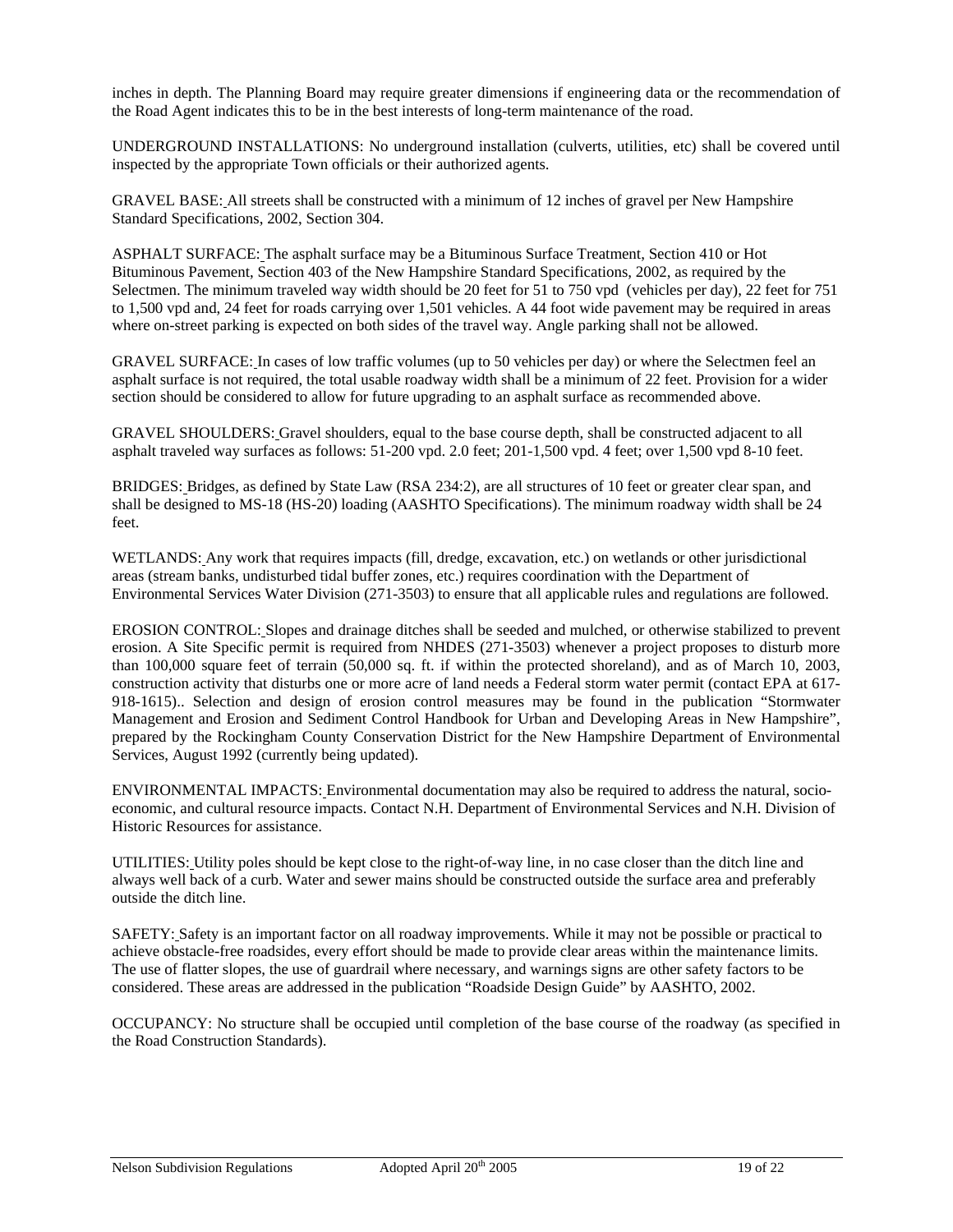#### Section 10: UPGRADING OF EXISTING ROADS

There are two situations involving the upgrading of existing roads.

The first is where the landowner chooses to upgrade a private road for the purpose of making it an official private Subdivision road, or for upgrading an existing private Subdivision road to accommodate additional traffic.

The second is where the town has determined that an existing public or private Subdivision street must be upgraded as a result of, or in anticipation of, additional construction-traffic impact and subsequently, daily traffic flow, as a result of a Subdivision.

In either case, the following regulations will apply.

10:1 The Town of Nelson Road Construction Standards are part of these regulations. All upgraded roads must be in accordance with these standards.

10:2 The regulations governing streets (Section 9) and the technical requirements for new streets (Section 11) shall be used as goals for the improvement of upgrading existing roads. The Planning Board recognizes that not all of those regulations may be applicable or achievable, and they shall work with the Applicant to determine appropriate requirements.

10:3 The Applicant must present a statement about the physical and economic impact of the proposed Subdivision on all existing Town roads as well as Private Subdivision Roads. In the event that engineering studies, traffic studies, or other impact studies are deemed necessary, the Planning Board shall be responsible for contracting the services, however the Applicant bears the financial responsibility. Prior to formally engaging these services the Planning Board shall work with the engineer(s) and Applicant to determine exactly what information is being required and how much it will cost.

10:4 The Planning Board has the authority to vary these standards if it determines that the spirit and intention of these Subdivision Regulations, and considerations for public safety and the ecology of the land will be equally or better served by such a variance. Such a determination may be made only after formal consideration of the recommendations of the Selectmen and the Road Agent upon said variance. Should the action of the Planning Board be contrary to those recommendations, the Board must provide a formal explanation of why said recommendations were not followed.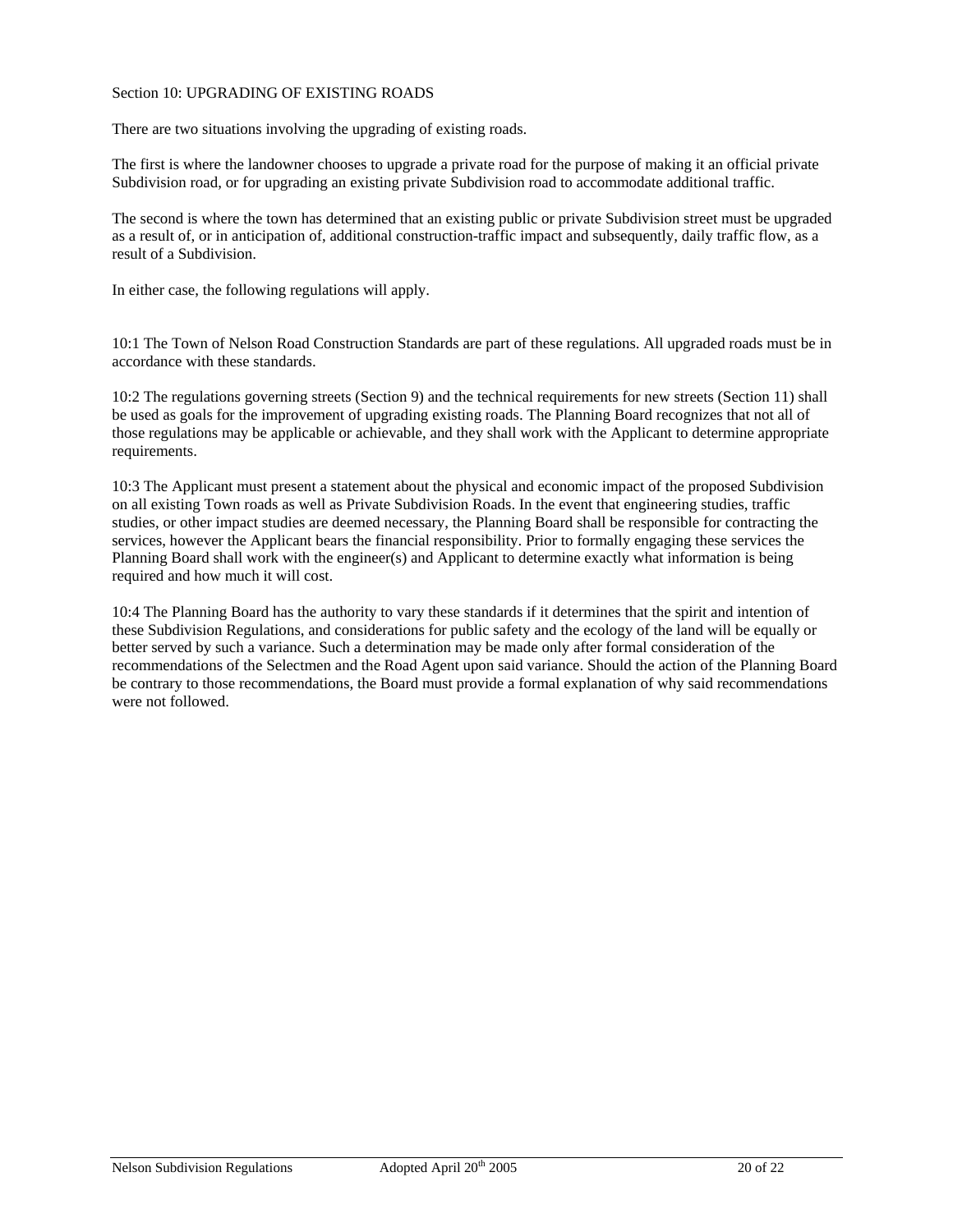### 11: PERFORMANCE GUARANTEE

11:1 No Subdivision involving the construction of new roads, or the improvement of existing roads shall be approved until the Applicant has filed with the Board an engineer's estimate of costs of streets, improvements, drainage structures, and other utilities, together with maps, plans, and supporting data.

11:2 Where it has been determined that the Applicant is to bear a portion of the costs relating to the construction of new roads or the improvement of existing roads, the planning board shall accept a performance bond, irrevocable letter of credit, or other types of security as shall be specified in the Subdivision regulations; provided that in no event shall the exclusive form of security required by the planning board be in the form of cash or a passbook. As phases or portions of the secured improvements or installations are completed and approved by the planning board or its designee, the municipality shall partially release said security to the extent reasonably calculated to reflect the value of such completed improvements or installations. Cost escalation factors that are applied by the planning board to any bond or other security required under this section shall not exceed 10 percent per year. The planning board shall, within the limitations provided in these regulations, have the discretion to prescribe the type and amount of security, and specify a period for completion of the improvements and utilities to be expressed in the bond or other security, in order to secure to the municipality the actual construction and installation of such improvements and utilities. The municipality shall have the power to enforce such bonds or other securities by all appropriate legal and equitable remedies.

11:3 This bond, or escrow arrangement, may be segmented according to the various phases of the project, and the security released as the various phases of the project are completed.

11:4 The performance guarantee, or any segment thereof, shall remain in full force and in effect for one year after the Planning Board has approved all required improvements, or until such time that all the latent defects have been corrected and those corrections have been approved by the Planning Board, which ever is later.

11:5 Prior to final release of security:

The Applicant will provide letters from the Road Agent, Selectmen, Engineers, and any other involved parties stating that all construction requirements have been met.

The Planning Board or authorized representative will inspect the site, and will place in writing, in the Planning Board files, a letter indicating that the project has been completed according to the terms of the Subdivision.